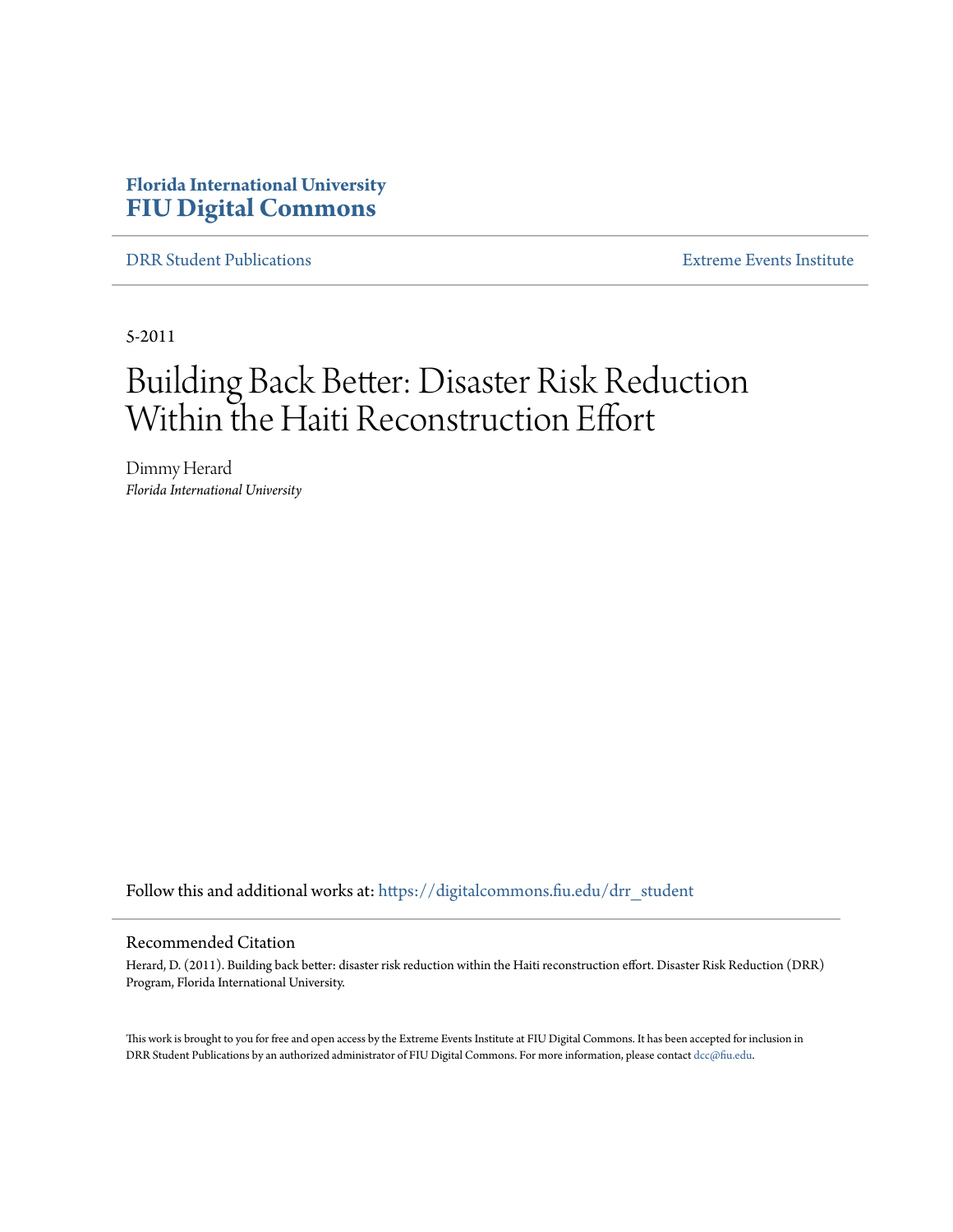**Building Back Better: Disaster Risk Reduction Within the Haiti Reconstruction Effort** 

*Dimmy Herard* 

Disaster Risk Reduction Program Florida International University

May 2011

Submitted to: Dr. Richard S. Olson Dr. Juan Pablo Sarmiento Dr. Gabriela Hoberman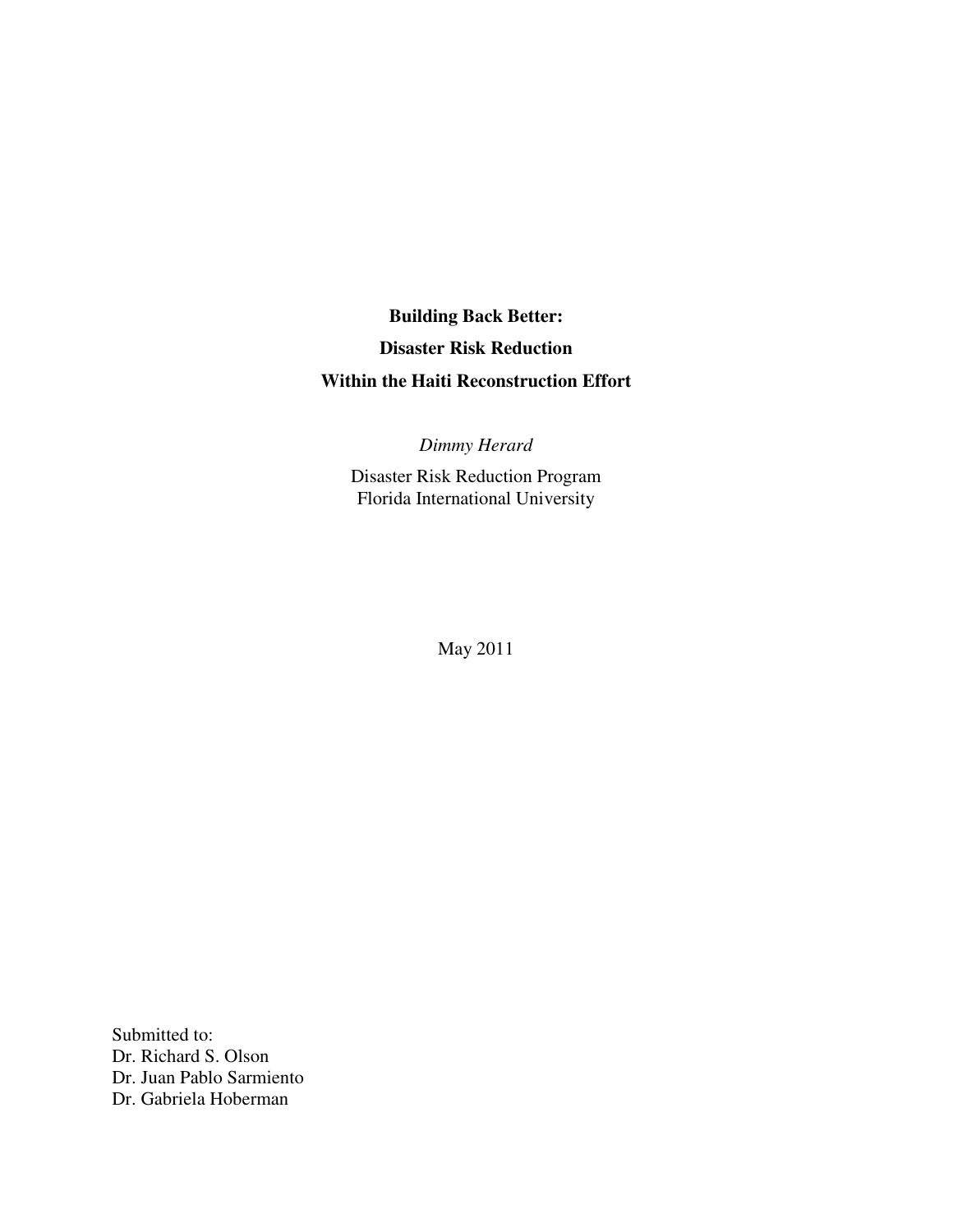#### *Introduction: Tragedy Upon Tragedy*

On January 12, 2010, a magnitude 7.0 earthquake struck the country of Haiti 10 miles from its capital city, Port-au-Prince, killing an estimated 230,000 people, injuring 300,000, and displacing another 1.5 million.<sup>1</sup> Nearly 105,000 homes were completely leveled,  $208,000$ severely damaged, along with another 1,300 schools and 50 hospitals. Haiti's national government faced the deaths of countless officials and the collapse of the Presidential Palace, Parliament, courts, and administrative buildings.<sup>2</sup> According to the United States Agency for International Development (USAID), the earthquake led to infrastructure damages amounting to 120 percent of Haiti's gross domestic product in 2009.<sup>3</sup> But the 2010 earthquake was not the country's only run-in with disaster this decade. In 2004, and again in 2008, Haiti was ravaged by a number of tropical storms and hurricanes from which it was still recovering from when the earthquake struck.

The destruction of lives and property wrought upon Haiti by these series of hydrometeorological disasters began Haiti towards systematically addressing its relationship to risk through the implementation of various Disaster Risk Reduction (DRR) measures. DRR is based on the notion that disasters are not solely the product of hazards, but a result of the intersection of human behavior and natural phenomena. Disasters can often be traced to a number of decisions made, or not made, by human communities in terms of where to live, how to build, and how to sustain themselves. Because our choices are a vital component in determining our degree of susceptibility to hazard, proponents of DRR believe that we can make decisions that minimize vulnerabilities and risks, or limit the negative impacts when disaster does occur. This paper will

-

<sup>1</sup> http://www.usaid.gov/ht/helphaiti.html.

<sup>&</sup>lt;sup>2</sup> Haiti earthquake PDNA: assessment of damage, losses, general and sectoral needs (p. 5). (2010). Government of the Republic of Haiti. Retrieved from http://www.refondation.ht/resources/PDNA\_Working\_Document.pdf.

 $3$  Haiti: from rescue and relief to reconstruction (p. 1). (2001). United States Agency for International Development. Retrieved from http://www.usaid.gov/ht/docs/eqdocs/usg\_factsheets/USG\_relief\_to\_reconstruction.pdf.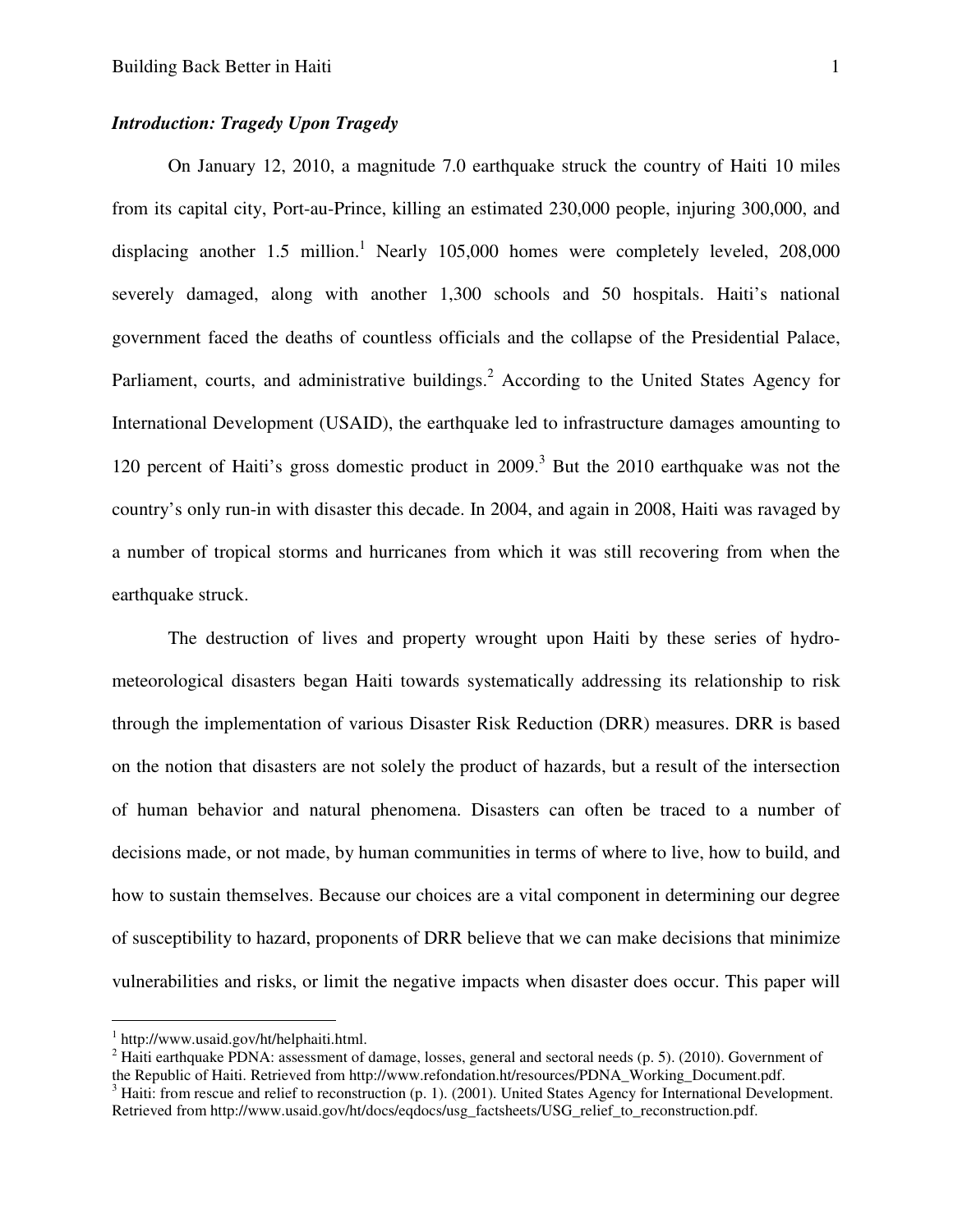outline how the Haitian government, local and international non-governmental organizations, major international aid agencies, and donors have sought to make Haitians less vulnerable and more resilient in the face of disaster. It will assess the DRR measures that were being implemented in Haiti following the tropical storms and hurricanes of 2004 and 2008; the role the earthquake has played in augmenting the risks facing Haiti; and the DRR objectives to be incorporated in the reconstruction and recovery process.

#### *Haiti Under Water*

Though the January 12 earthquake is perhaps the single most devastating disaster event the country has ever faced, Haiti has a much more extensive and equally tragic history dealing with the effects of hydrometeorological hazards. Located in the midst of Hurricane Alley, a stretch of warm water running from the western coast of Africa to the eastern shores of Central America, where hurricanes traditionally form, Haiti is menaced yearly by tropical storms and hurricanes between the months of May and November. In fact, Haiti has been declared one of the countries most vulnerable to climate change, with 20 major disasters in the twentieth century, four in the past decade alone, and 96% of the population facing 2 or more climate-related risks.<sup>4</sup> Worse yet, scientists have noted significant increases in the wind speeds and precipitation intensities of Atlantic hurricanes over the past three decades as a result of rising ocean temperatures, predicting more destructive storms in the future as climate change persists.<sup>5</sup> Though the 2010 earthquake is at the top of the list of disasters in terms of the number of people

-

<sup>4</sup> Haiti Earthquake PDNA, 2001, p. 25.

<sup>&</sup>lt;sup>5</sup> Haiti: 'a gathering storm'--climate change and poverty (p. 17). (2009). Oxfam International. Retrieved from http://www.oxfam.org.uk/resources/policy/climate\_change/downloads/oi\_report\_climate\_change\_haiti\_gathering\_st orm\_en\_301109.pdf.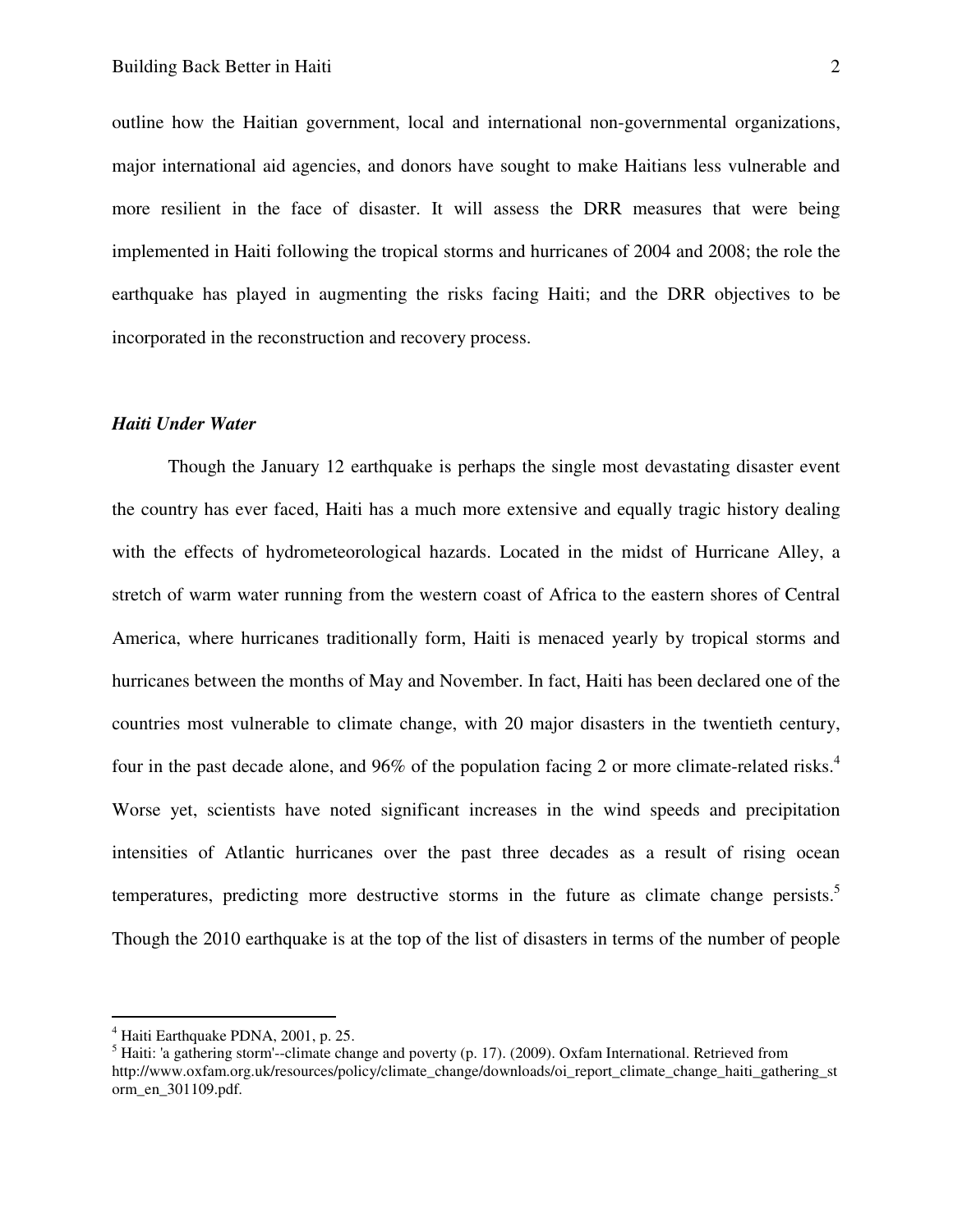affected and the magnitude of economic loss, over the past thirty years, most of Haiti's suffering can be directly attributed to major storms and flooding.<sup>6</sup>

| <b>Disaster</b> | Date | <b>Affected</b> |
|-----------------|------|-----------------|
| Earthquake*     | 2010 | 3,700,000       |
| <b>Storm</b>    | 1994 | 1,587,000       |
| <b>Storm</b>    | 1980 | 1,165,000       |
| <b>Drought</b>  | 1992 | 1,000,000       |
| <b>Storm</b>    | 1988 | 870,000         |
| <b>Storm</b>    | 2004 | 315,594         |
| Flood           | 2003 | 150,000         |
| <b>Storm</b>    | 2008 | 125,050         |
| <b>Storm</b>    | 2007 | 108,763         |
| <b>Drought</b>  | 1980 | 103,000         |

**Top Ten Natural Disasters Reported (People Affected)** 

**Top Ten Natural Disasters Reported (People Killed)** 

| <b>Disaster</b> | <b>Date</b> | <b>Killed</b> |
|-----------------|-------------|---------------|
| Earthquake*     | 2010        | 222,570       |
| Epidemic        | 2010        | 2,761         |
| <b>Storm</b>    | 2004        | 2,754         |
| Flood           | 2004        | 2,665         |
| <b>Storm</b>    | 1994        | 1,122         |
| <b>Storm</b>    | 2008        | 529           |
| <b>Storm</b>    | 1980        | 220           |
| <b>Storm</b>    | 1998        | 190           |
| <b>Storm</b>    | 2007        | 90            |
| <b>Storm</b>    | 2008        | 85            |

<sup>6</sup> Natural Disasters from 1980 -2010. In *Haiti Disaster Statistics*. Retrieved from Prevention Web http://www.preventionweb.net/english/countries/statistics/index.php?cid=74.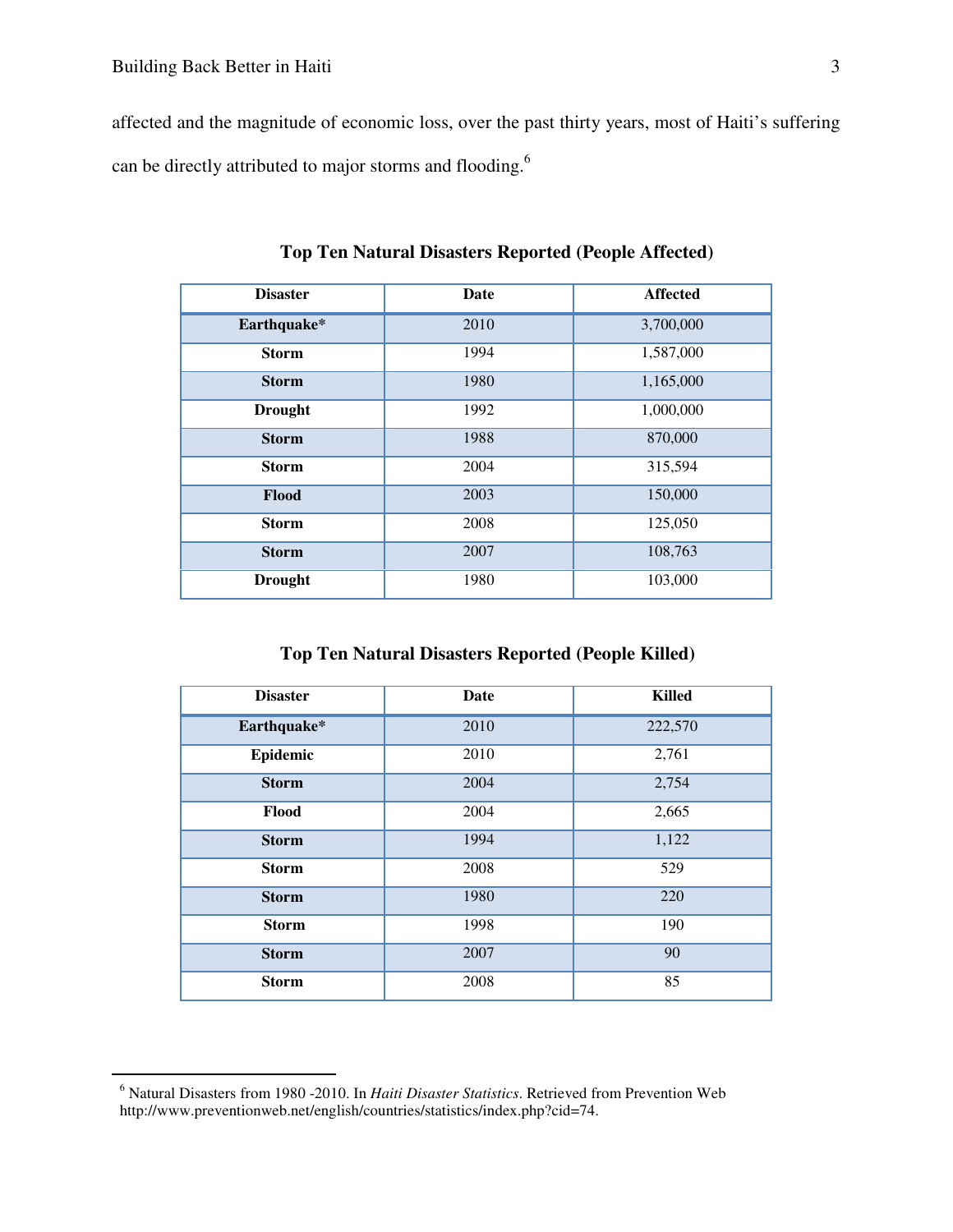| <b>Disaster</b> | <b>Date</b> | Cost (US\$ x 1,000) |
|-----------------|-------------|---------------------|
| Earthquake*     | 2010        | 8,000,000           |
| <b>Storm</b>    | 1980        | 400,000             |
| <b>Storm</b>    | 1998        | 180,000             |
| <b>Storm</b>    | 1988        | 91,286              |
| <b>Storm</b>    | 2004        | 50,000              |
| <b>Storm</b>    | 2005        | 50,000              |
| <b>Storm</b>    | 1994        | 50,000              |
| Flood           | 2002        | 1,000               |
| <b>Storm</b>    | 2004        | 1,000               |
| <b>Storm</b>    | 2005        | 500                 |

#### **Top Ten Natural Disasters Reported (Economic Damages)**

### **Overview**

| No of events:                              | 74        |
|--------------------------------------------|-----------|
| No of people killed:                       | 233,919   |
| Average killed per year:                   | 7,546     |
| No of people affected:                     | 9,952,766 |
| Average affected per year:                 | 321,057   |
| Economic Damage (US\$ x 1,000):            | 8.823.906 |
| Economic Damage per year (US\$ x<br>1,000) | 284,642   |

In 2004, and again in 2008, Haiti's vulnerability to tropical storms became dramatically exposed. From the  $17<sup>th</sup>$  through the  $18<sup>th</sup>$  of September 2004, the torrential rains of tropical storm Jeanne inundated 80% of Haiti's third largest city, Gonaïves,<sup>7</sup> causing the deaths of 2,326 people and the destruction of about  $5,000$  homes,<sup>8</sup> leaving nearly 170,000 people without food, water, or

 $^7$  Heavy rains cause chaos in Western Haiti. (2004). Oxfam International. Retrieved from ReliefWeb http://www.reliefweb.int/rw/rwb.nsf/db900sid/JMAN-

<sup>652</sup>HN9?OpenDocument&query=Haiti%20hurricane%20jeanne&cc=hti.

 $8$  Haiti's clean-up progresses in the Caribbean. (2005). US Agency for International Development. Retrieved from ReliefWeb http://reliefweb.int/node/165784.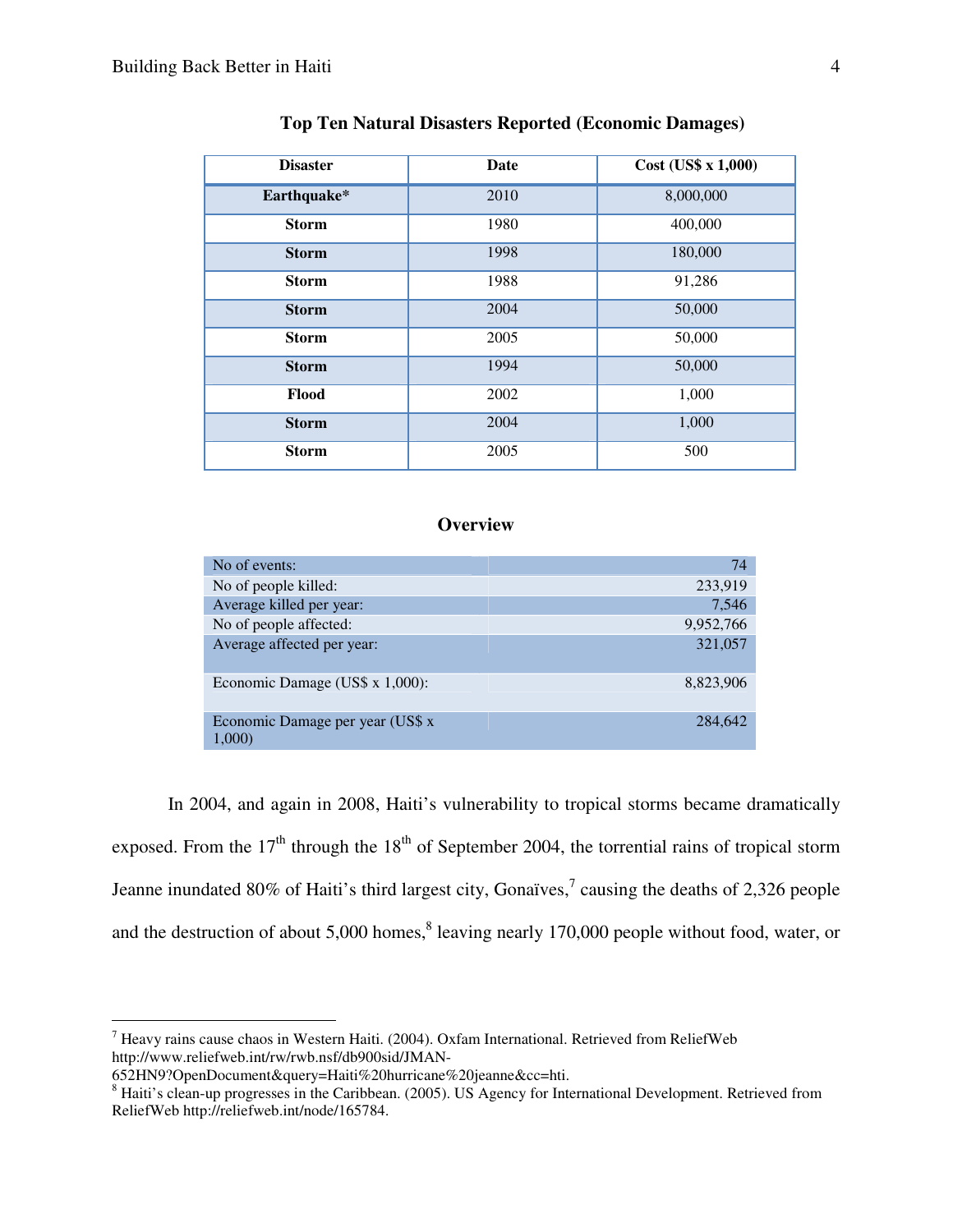electricity.<sup>9</sup> Before Haiti got a chance to adequately recover from Jeanne's destruction, four years later the country was again being wracked by tropical cyclones. On August 15, 2008, tropical storm Fay began what would become a spate of storms to pass over the country in the matter of a week or so. After Fay, Haiti successively suffered Hurricane Gustav on August 26, and hurricanes Hanna and Ike on September  $3<sup>rd</sup>$  and  $7<sup>th</sup>$  respectively. Again Gonaïves was left under water. Aerial assessments discovered inundation up to three meters high in some locations, nearly 20,000 homes flooded, and the north-south road that connected the city to other parts of the country entirely impassable, cutting the region off from outside aid for four days.<sup>10</sup> When the wind and rain of Hurricane Ike reached Haiti on September 7, access to the city of Gonaïves was still largely limited as a result of the floods caused by Hanna. $^{11}$ 

#### *First Steps Towards Addressing Risks*

 $\overline{a}$ 

Despite the turbulence of 2008, many argued that the Haitian government and the international community's efforts following Hurricane Jeanne played a significant role in reducing the fatal impact of that year's storm season. In 2004, 5,000 people died out of 300,000 affected, while in 2008, less than 800 died out of a total of  $865,000$ .<sup>12</sup> The Haitian government's attempts to improve the capacity of its disaster management institutions were strongly supported by the European Union, the United Nations Development Programme (UNDP), and the World

<sup>10</sup> Flooding trends in Savane Jong, Gonaives/Haiti: Pre- and Post-Hurricanes Gustav, Hanna and Ike (as of 23 Sep 2008). (2008). CATHALAC, SERVIR, National Aeronautics and Space Administration, US Agency for International Development. Retrieved from ReliefWeb http://reliefweb.int/map/haiti/flooding-trends-savane-jonggonaiveshaiti-pre-and-post-hurricanes-gustav-hanna-and-ike-23.

 $9$  Renois, C. (2004). Haiti confronts new disaster with more than 700 killed in floods. Agence France-Presse (AFP). Retrieved from ReliefWeb http://www.reliefweb.int/rw/rwb.nsf/db900sid/SZIE-652SDU?OpenDocument&query=Haiti%20hurricane%20jeanne&cc=hti.

<sup>&</sup>lt;sup>11</sup> Haiti: Hurricane Season 2008 Revised Emergency Appeal No. MDRHT005. (2008). International Federation of Red Cross and Red Crescent Societies. Retrieved from ReliefWeb http://reliefweb.int/node/281807.

<sup>&</sup>lt;sup>12</sup> Disaster Risk Management in Haiti, Summary Note. (2010). Global Facility For Disaster Reduction and Recovery. Retrieved from http://gfdrr.org/ctrydrmnotes/Summary\_Haiti.pdf.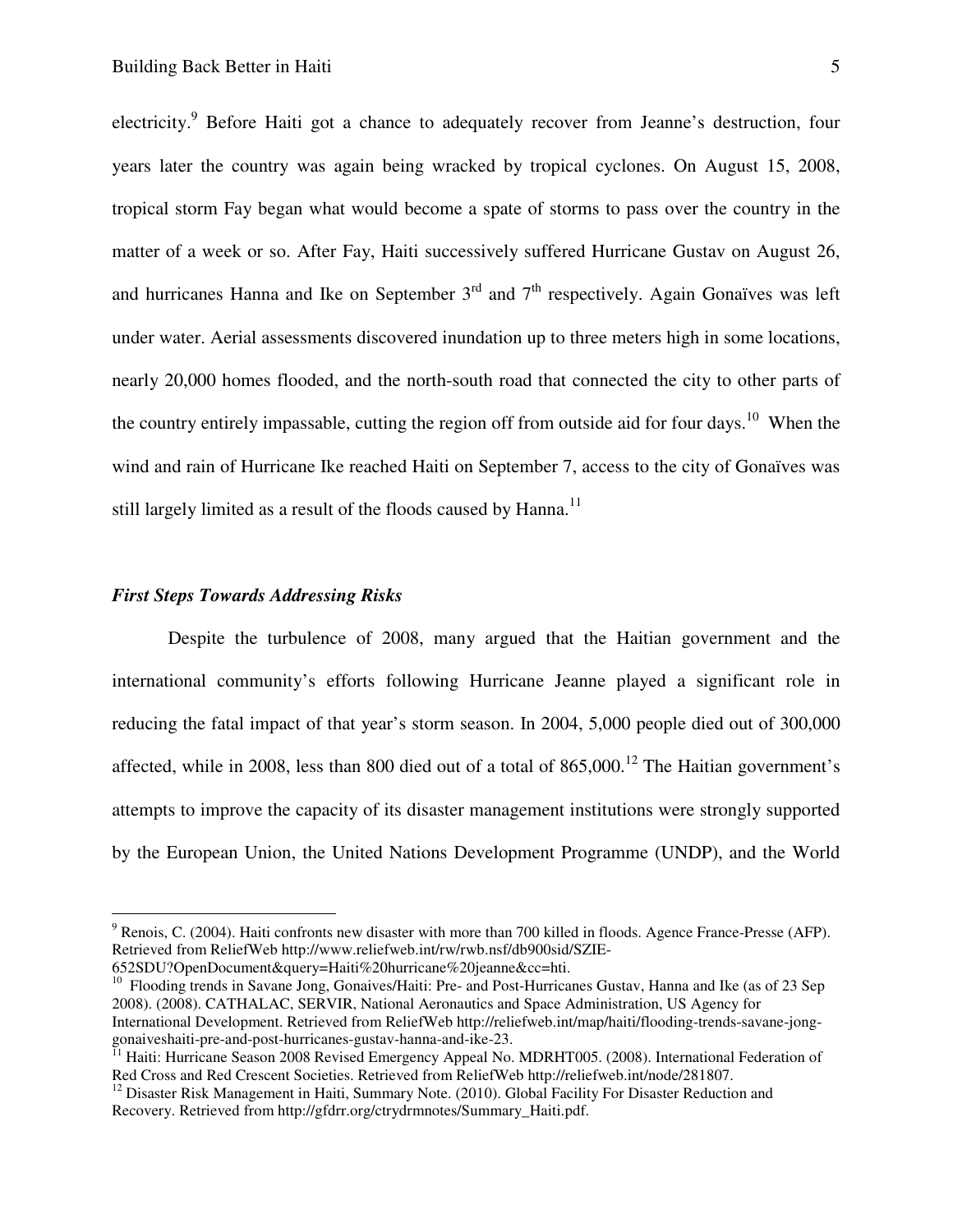Bank. In 2004, after Jeanne, the government of Haiti established disaster management as the purview of the Directorate of Civil Protection with the vision of expanding its role beyond disaster assistance to include extensive mitigation work.<sup>13</sup> The World Bank specifically launched a three-year US\$12 million Emergency Recovery and Disaster Management Project known by its French acronym PUGRD. Its primary objectives were to strengthen the Directorate of Civil Protection (DCP), and to improve coordination within the newly created National Disaster Risk Management System (NDRMS), a network of departments, municipalities, and committees of local government officials and civil society representatives responsible for enhancing national and local capacity in risk assessment, risk reduction, and preparedness.<sup>14</sup> It also began developing the legal framework to establish DRR as a national priority.

Besides developing the institutional framework for disaster risk management, in 2005 the Haitian government undertook a number of initiatives to better understand the risks facing the country and to prepare the population to act when disaster was imminent. The government commissioned the development of a methodology for the design of local flood hazard maps, from which two pilot maps were produced with the intention of expanding the initiative throughout the entire country. It also sought to create a database of damages caused by disasters using the Disaster Inventory System (DESINVENTAR).

Perhaps where Haiti's NDRMS was most successful following the 2004 hurricane was in its disaster preparedness and response efforts. Two pilot flood early warning systems were established in Haiti in support of the design of a National Early Warning System. Radio programs and posters were utilized throughout the 2005 hurricane season as part of a campaign

<u>.</u>

<sup>&</sup>lt;sup>13</sup> http://eird.org/country-profiles/profiles/index.php/Haiti#HFA\_National\_Focal\_Point.

<sup>&</sup>lt;sup>14</sup> Amin, S., & Goldstein, M. (Eds.). (2008). Data against natural disasters: establishing effective systems for relief, recovery, and reconstruction (pp. 102-103). The World Bank. Retrieved from Prevention Web http://www.preventionweb.net/files/7943\_97808213745281.pdf.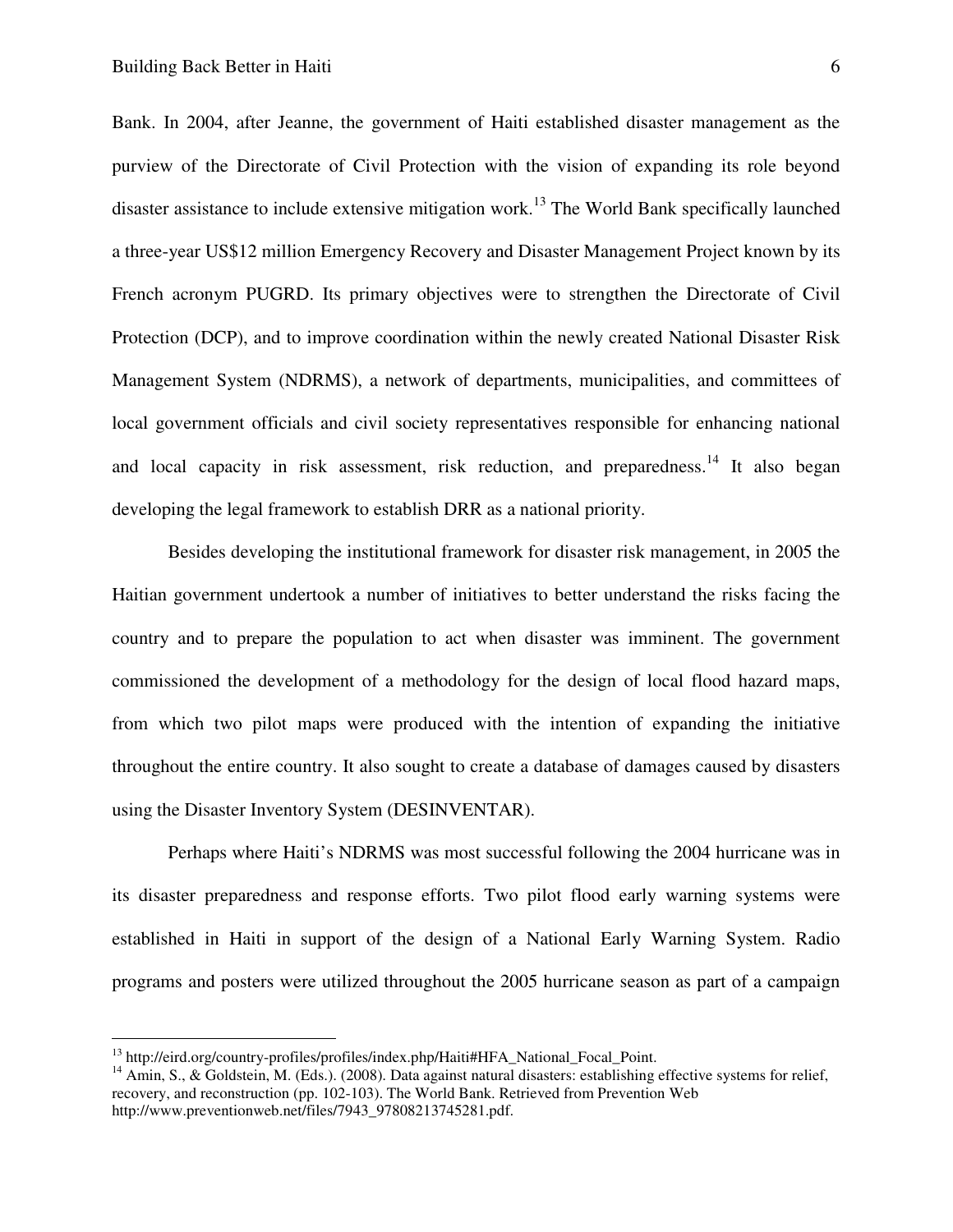to increase the population's awareness of the risks associated with storms and flooding. The DPC, with the support of the United Nations and the U.S. Army Southern Command (Southcom), developed a National Plan of Action for that year's hurricane season that included two simulation exercises and the training of disaster risk management committees in the development of their own contingency plans.<sup>15</sup> The NDRMS specifically prioritized the strengthening of local capacity for response, a measure to decentralize and make the system more effective where it was most needed. It put together a network of Disaster Risk Management committees in all 10 departments and over 110 of the country's 165 municipalities, involving nearly 4,000 people throughout the country. The establishment of effective warning protocols and awareness campaigns has improved evacuation and mobilization efforts, with the number of people evacuated rising from 6,000 in 2006, 33,000 in 2007, to 122,000 in 2008. This was clearly evidence of a more effective dissemination of early warning messages and public responsiveness.<sup>16</sup>

In 2006, the Haitian government specifically addressed the relationship between its vulnerability to natural hazards and environmental factors such as ecological degradation and climate change by declaring the National Adaptation Programme of Action (NAPA). In the decade 1990 to 2000, Haiti lost nearly 44 percent of its forest cover.<sup>17</sup> Deforestation along with increasingly more violent storms has led to the crumbling of hillsides into rivers and lakes, causing massive mudslides and flooding throughout the country. NAPA focused on developing a national policy of watershed management. This included the Geographical Information System (GIS) Project at the Ministry of Planning that mapped land use, erosion, and housing density

<sup>&</sup>lt;sup>15</sup> HFA National Report 2005. (2005). United Nations International Strategy for Disaster Reduction. Retrieved from http://eird.org/wikien/images/%28Haiti%29\_National\_Initiatives\_Implementation\_HF\_2005.pdf.

<sup>&</sup>lt;sup>16</sup> Disaster risk management programs for priority countries (pp. 138-141). (2009). The World Bank. Retrieved from http://www.gfdrr.org/docs/6thCG\_DRM\_Programs\_for\_Priority\_Countries.pdf.

<sup>&</sup>lt;sup>17</sup> Haiti—A Gathering Storm, 2009, p. 18.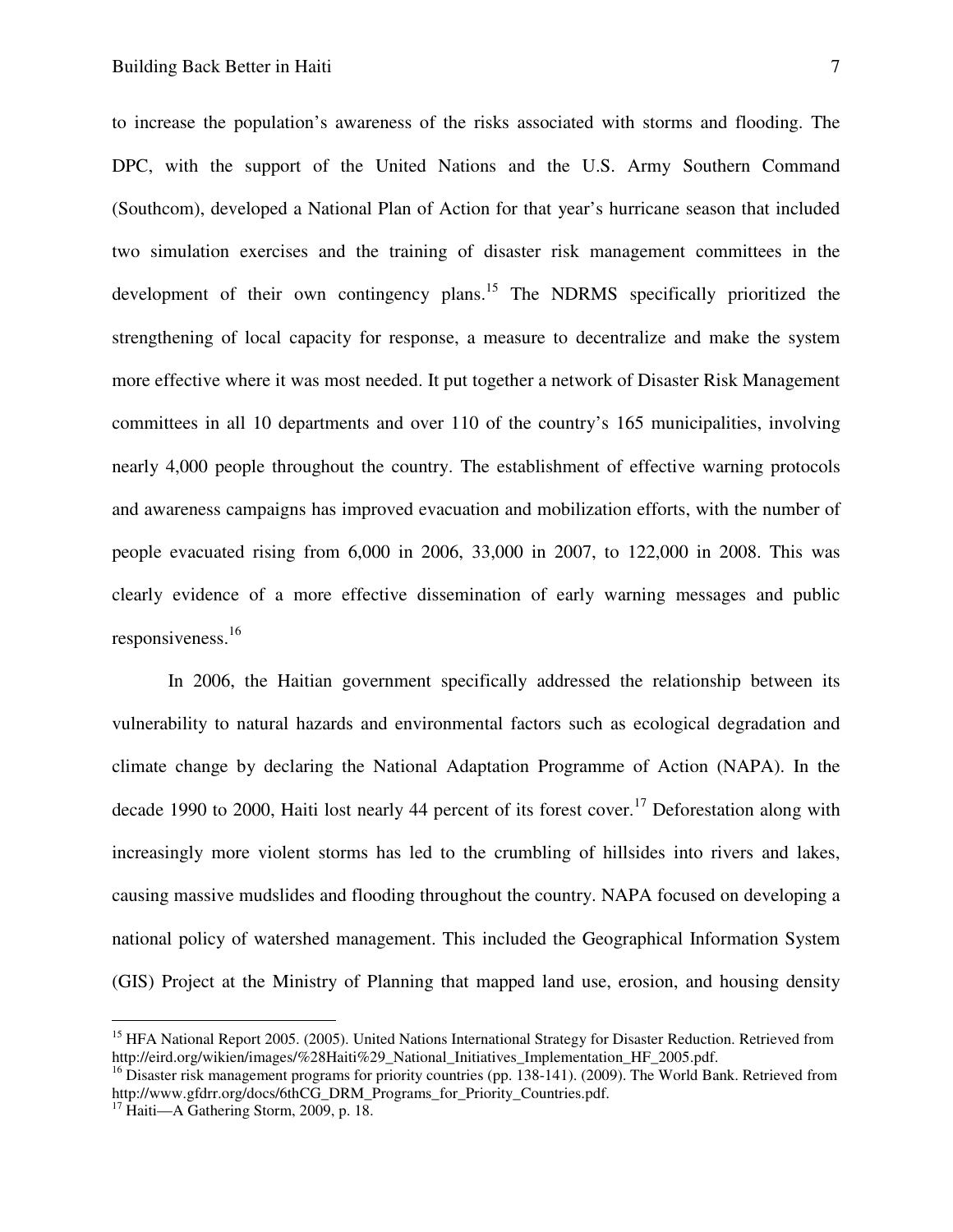throughout the country, the National Policy for Disaster Preparedness established by the Ministry of Interior, and the Coastal Zone Management Program administered by the Ministry of Environment. The objective of these initiatives was to address the various climate-related hazards that plagued Haiti, such as flash flooding, intense rainfall, and tropical storms.<sup>18</sup> The Haitian government's *Growth and Poverty Reduction Strategy Paper* published in 2007 went further by identifying disaster risk reduction as an important component of its development strategy.<sup>19</sup> The strategy called for efforts to address the causes of disaster rather than narrowly focusing on the management of disasters, identifying poverty as a key element in vulnerability to disaster, and thus poverty reduction as an important component in reducing risk. It placed decentralization of development and risk management at the forefront of reducing the prevalence of disaster throughout the country.

Gonaïves, particularly affected by Jeanne in 2004, received much of the international aid community's attention. USAID, whose funds were used in a number of projects around the city, was significant in improving capacity for disaster risk management at the local level. In 2005, CARE, one of the major humanitarian organizations receiving USAID funds in Haiti, assisted in the establishment of 16 disaster committees, and the development of a basic watershed information system to work in conjunction with the committees so as to strengthen their early warning capacities. Much work was done in the area of cleaning the municipal drainage system and repairing major breaches of the La Quinte River that led to significant flooding throughout Gonaïves in 2004. $^{20}$ 

<sup>&</sup>lt;sup>18</sup> Plan d'action national d'adaptation (PANA). (2006). Republique D'Haiti, Ministére de L'Envioronnement. Retrieved from http://www.adaptationlearning.net/haiti-napa.

<sup>&</sup>lt;sup>19</sup> Growth and poverty reduction strategy paper,  $2008 - 2010$  (p. 62). (2007). Republic of Haiti. Retrieved from http://siteresources.worldbank.org/INTHAITIINFRENCH/Resources/HaitiDSNCRPEnglish.pdf.

<sup>&</sup>lt;sup>20</sup> Tropical storm recovery program: tropical storm Jeanne September 17-18, 2004. (2005). USAID. Retrieved from http://pdf.usaid.gov/pdf\_docs/PDACF334.pdf.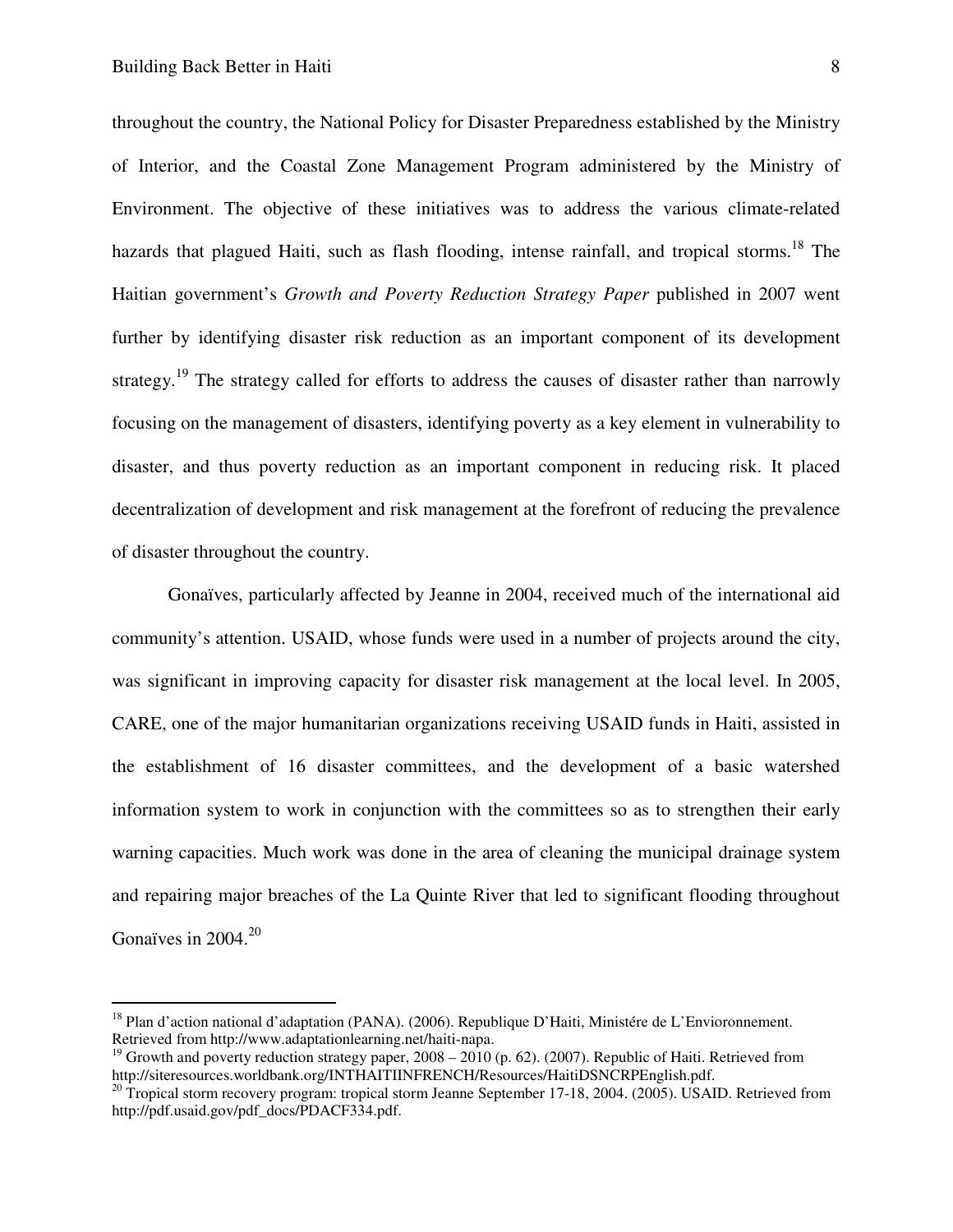When water engulfed the city once more in 2008, the international aid community increased its level of activity to reduce the amount of flooding in Gonaïves and to make the residents of the city more resilient. Cooperative Housing Foundation (CHF) International has built three major canals and 15,530 linear meters of drainage canals with USAID funds in Gonaïves.<sup>21</sup> Work was also focused on unclogging and connecting canals and drains throughout the city. Major emphasis was placed on dredging, enlarging, and reinforcing the riverbanks of the La Quinte River, which contributed to 60 percent of the flooding in 2004. The International Organization for Migration (IOM) built or rehabilitated 26 schools throughout the city, either relocating them to higher ground away from areas of significant flooding or adding additional floors so that they could also serve as hurricane shelters.<sup>22</sup> Besides IOM, USAID and Save the Children worked with children, parents, and teachers in 20 schools around Gonaïves to increase best practices in disaster preparedness, mitigation, and management. This involved forming school emergency response groups that developed and implemented disaster preparedness plans and conducted hazard and vulnerability assessments for their schools. USAID also collaborated with civil protection officials in the Artibonite Department, the department in which Gonaïves is situated, to implement the *Programme d'Urgence et de Gestion de Risques et Désastres*  (PURGD), which focused on developing and updating local risk maps, conducting disaster drills, and supporting local and national government officials in risk mitigation projects.<sup>23</sup> It was this concerted effort that ensured that the level of death and destruction that occurred in 2004 would not again be witnessed throughout the region.

<sup>&</sup>lt;sup>21</sup> Working to protect their city—hurricane protection success in Gonaïves, Haiti. (2010). CHF International. Retrieved from http://chfinternational.org/node/34549.

 $22$  Charles, J. (2010). In Haiti flood zone, there's worry amid the work. The Miami Herald. Retrieved from http://www.miamiherald.com/2010/06/15/1680753/in-a-flood-zone-theres-worry-amid.html.

 $^{23}$  Latin America and the Caribbean—disaster risk reduction fact sheet #1, fiscal year 2010. (2010). USAID. Retrieved from

http://www.usaid.gov/our\_work/humanitarian\_assistance/disaster\_assistance/publications/prep\_mit/mods/program updates/lac\_drr\_fs01\_09-30-2010.pdf.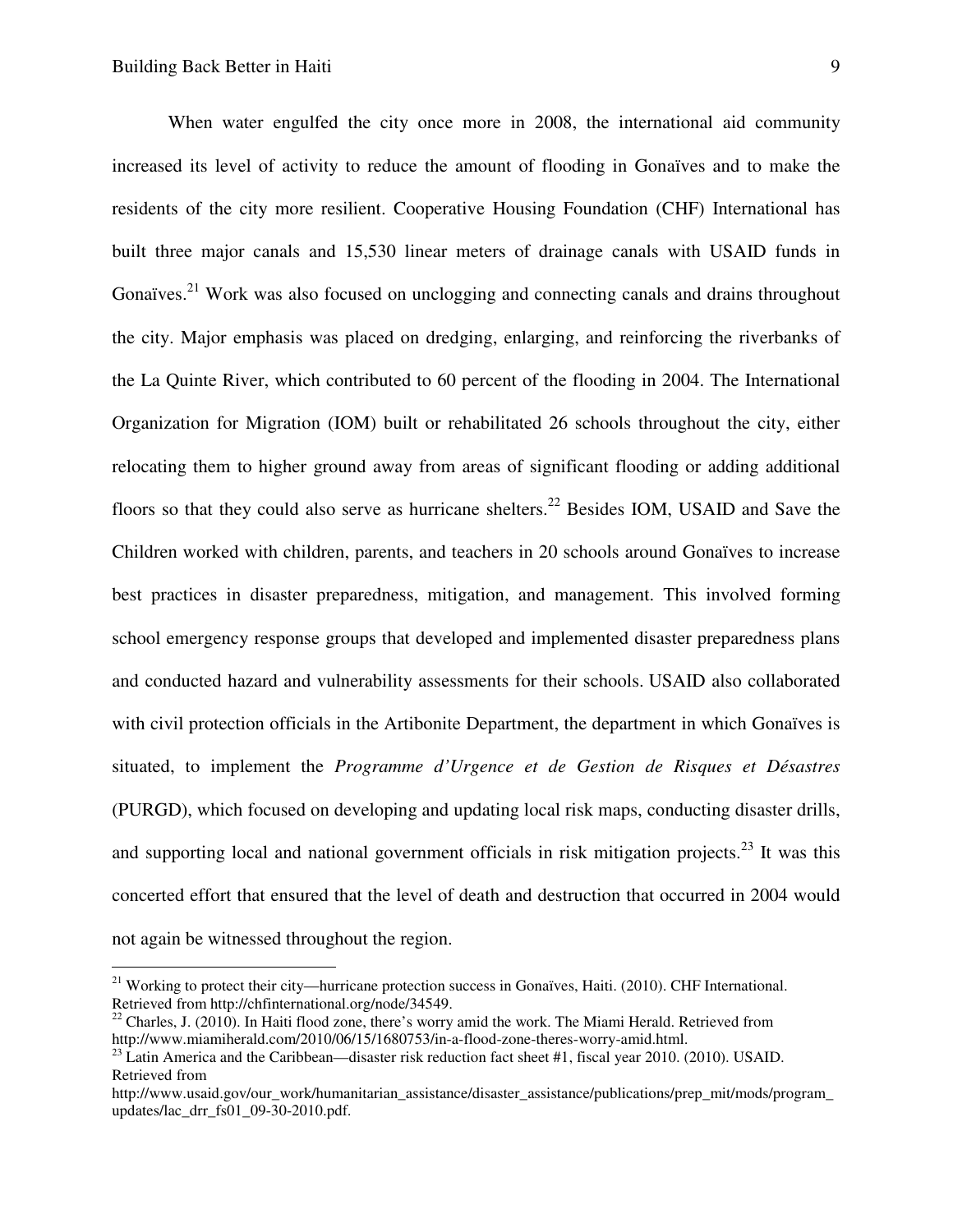#### *DRR Hampered by Reality of Political Fragmentation*

 Some have argued that while Haiti had taken some positive steps forward in dealing with its disaster risks, the country's history of chronic political upheaval left its institutions far too weak to sustain any long-term initiatives. This has been particularly true in the case of disaster risk reduction. The tremendous destruction wrought upon Haiti in 2004 during hurricane Jeanne occurred only months after the elected president, Jean-Bertrand Aristide, was driven out of power by an armed insurgency, plunging the country in civil war. So in 2004 Haiti was dealing with significant political dislocation and the stalling of its newfound democratic tradition when it was faced with natural disaster. Many of the administrations that came to power simply did not have the time necessary to develop, coordinate, monitor, and evaluate DRR policy. This required a level of stability not evident in Haiti, perhaps ever. Political strife often left the government of Haiti in a position where it could only react to disasters when they occurred rather than be able to address the root causes of disaster in a comprehensive manner. $^{24}$ 

The period following Hurricane Jeanne in 2004 had not been the first time that the government of Haiti, with the assistance of the international community, had established plans and policies to address Haiti's vulnerabilities to natural disaster. In 1999 it declared the National Environment Action Plan (NEAP) with the support of the Canadian International Development Agency (CIDA), USAID, the World Bank, and UNDP. This plan included the sustainable management of environmentally protected areas and watersheds. A year later, the country's National Risk and Disaster Plan was established to address the causes of risk, to reduce the impact of disasters, and to strengthen response capacities. Four years after this plan was

 $^{24}$  Disaster risk management programs for priority countries (p. 136). (2009). The World Bank. Retrieved from http://www.gfdrr.org/docs/6thCG\_DRM\_Programs\_for\_Priority\_Countries.pdf.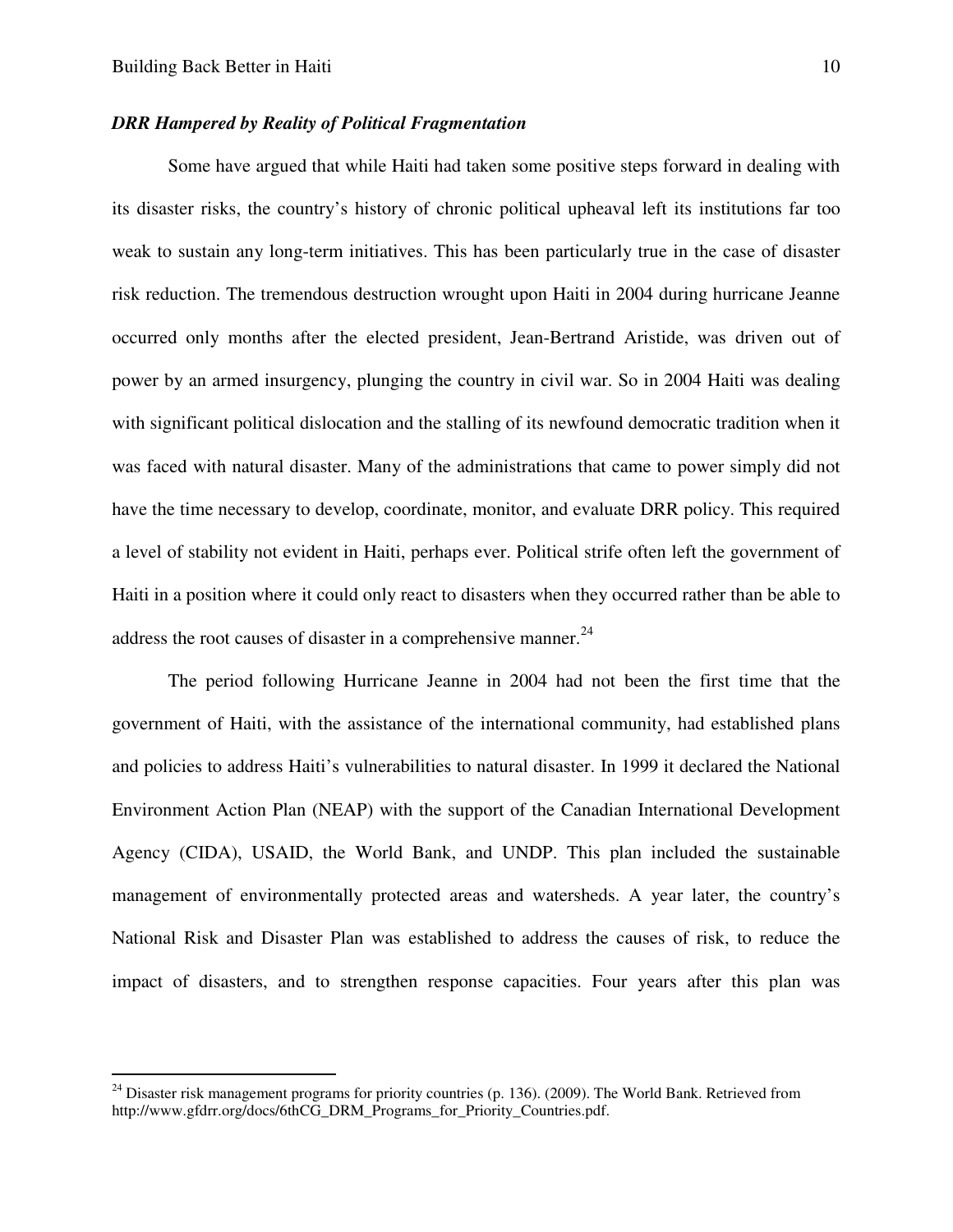established, hurricane Jeanne devastated large segments of the country, highlighting the lack of progress on a number of these stated objectives.<sup>25</sup>

The DPC was characterized as rather weak prior to the 2004 disaster, evident from its inability to effectively coordinate the massive international relief effort that emerged. Disaster coordination was predominately done by the international aid community, leaving Haitian government institutions mostly marginalized.<sup>26</sup> It has been argued that excessive centralization of decision-making within the national government prevented the DPC from exercising the autonomy it needed to effectively work with policy makers in other government institutions, donor agencies, and the United Nations, and thus to adequately serve as the lead entity in disaster response and recovery.<sup>27</sup> Some view this as a result of the various rivalries that existed between government agencies. In Haiti, environmental policy is often dealt with across a multitude of government agencies, each handling a different aspect of an issue. Disaster policy, subsumed within environmental policy, thus becomes the purview of many different and competing government agencies. In a country like Haiti where clientelism dominates politics and policy making, DRR initiatives, multifaceted by nature, become hampered by a number of turf wars.<sup>28</sup>

Though the response of Haitian government institutions and the international community improved in 2008 when compared to failures in 2004, many problems persisted. Many were critical of what they felt was a lack of policy commitment by the Haitian administration in power at the time. The National Disaster Management Committee, part of the NDRMS, failed to meet

<sup>26</sup> Amin, S., & Goldstein, M. (Eds.). (2008). Data against natural disasters: establishing effective systems for relief, recovery, and reconstruction (p. 109). The World Bank. Retrieved from PreventionWeb http://www.preventionweb.net/files/7943\_97808213745281.pdf.

<sup>&</sup>lt;sup>25</sup> Eliscar, J. (2010). Environmental and Natural Disasters in Haiti: The Impacts of Failed Policies From 2004 to 2010 (pp 32 – 34). Graduate Masters Theses. Paper 32. http://scholarworks.umb.edu/masters\_theses/32.

 $^{27}$ Amin, S., & Goldstein, M. (Eds.). (2008). Data against natural disasters: establishing effective systems for relief, recovery, and reconstruction (p. 105). The World Bank. Retrieved from PreventionWeb http://www.preventionweb.net/files/7943\_97808213745281.pdf.

<sup>&</sup>lt;sup>28</sup> Eliscar, J. (2010). Environmental and Natural Disasters in Haiti: The Impacts of Failed Policies From 2004 to 2010 (pp 32 – 34). Graduate Masters Theses. Paper 32. http://scholarworks.umb.edu/masters\_theses/32.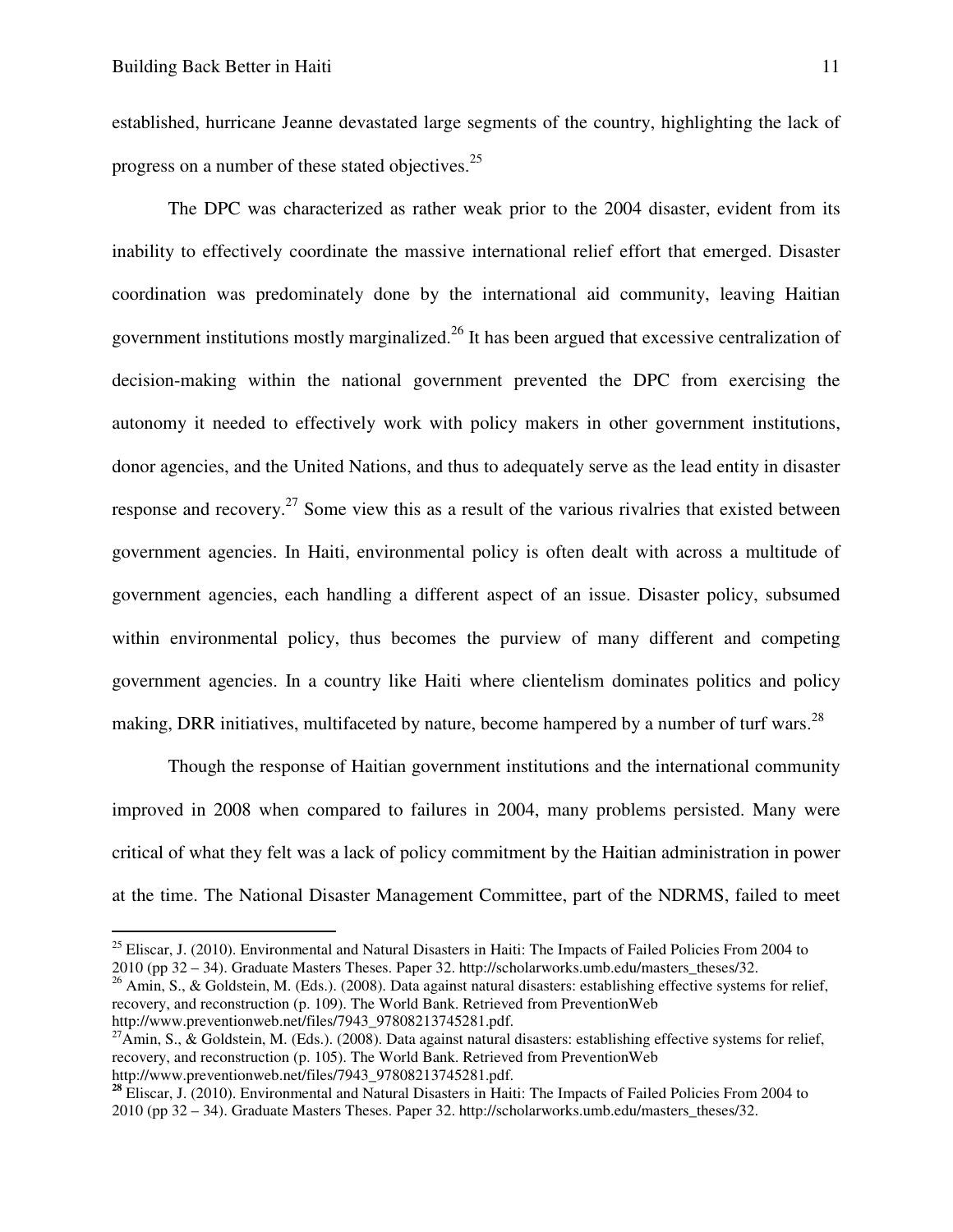formally all throughout 2005-2006, and most of the ministries attached to the committee did not actively work to institutionalize and develop the body.<sup>29</sup> The U.S. Southern Command (Southcom) responsible for security operations throughout Latin America and the Caribbean launched similar complaints when the slew of hurricanes hit the country in 2008. They blamed the Haitian government for failing to grant Southcom title to land for an Emergency Operations Center (EOC) and a Disaster Relief Warehouse (DRW) for which funding had been approved years prior to the four major storms in  $2008<sup>30</sup>$  While many more lives were saved in 2008, flooding and mudslides were significant, and a sizable segment of the population was left without much needed relief for days.

#### *The Hurricane Season Following the 2010 Earthquake*

 Immediately following the 2010 January earthquake, the anticipation of the rainy season in May, and the hurricane season right on its heels, put the international aid community on the defensive. Now they were rushing to prevent another tragedy on top of the one they were already struggling to manage. While for the past decade or so droves of Haitians had been leaving the city of Gonaïves for what seemed to be the comparative safety of the capital city, the earthquake's devastation of Port-au-Prince dramatically reversed this trend. Anywhere between 50,000 to 100,000 Haitians from the capital were now dispersed throughout the Gonaïves area just months before the threat of flash floods and mudslides potentially became a reality.<sup>31</sup> Not only in Gonaïves, but also throughout the country, relief camps housing the displaced were

 $29$  Amin, S., & Goldstein, M. (Eds.). (2008). Data against natural disasters: establishing effective systems for relief, recovery, and reconstruction (p. 103). The World Bank. Retrieved from PreventionWeb

http://www.preventionweb.net/files/7943\_97808213745281.pdf.

<sup>&</sup>lt;sup>30</sup> Kathie Klarreich. (2008). Haiti gets no mercy from Hanna, Ike. Time. Retrieved from http://www.time.com/time/world/article/0,8599,1839710,00.html.

<sup>&</sup>lt;sup>31</sup> Many Haitians leave quake zone for flood zone. (2010). Associated Press. Retrieved from http://www.msnbc.msn.com/id/35048770/ns/world\_news-haiti/.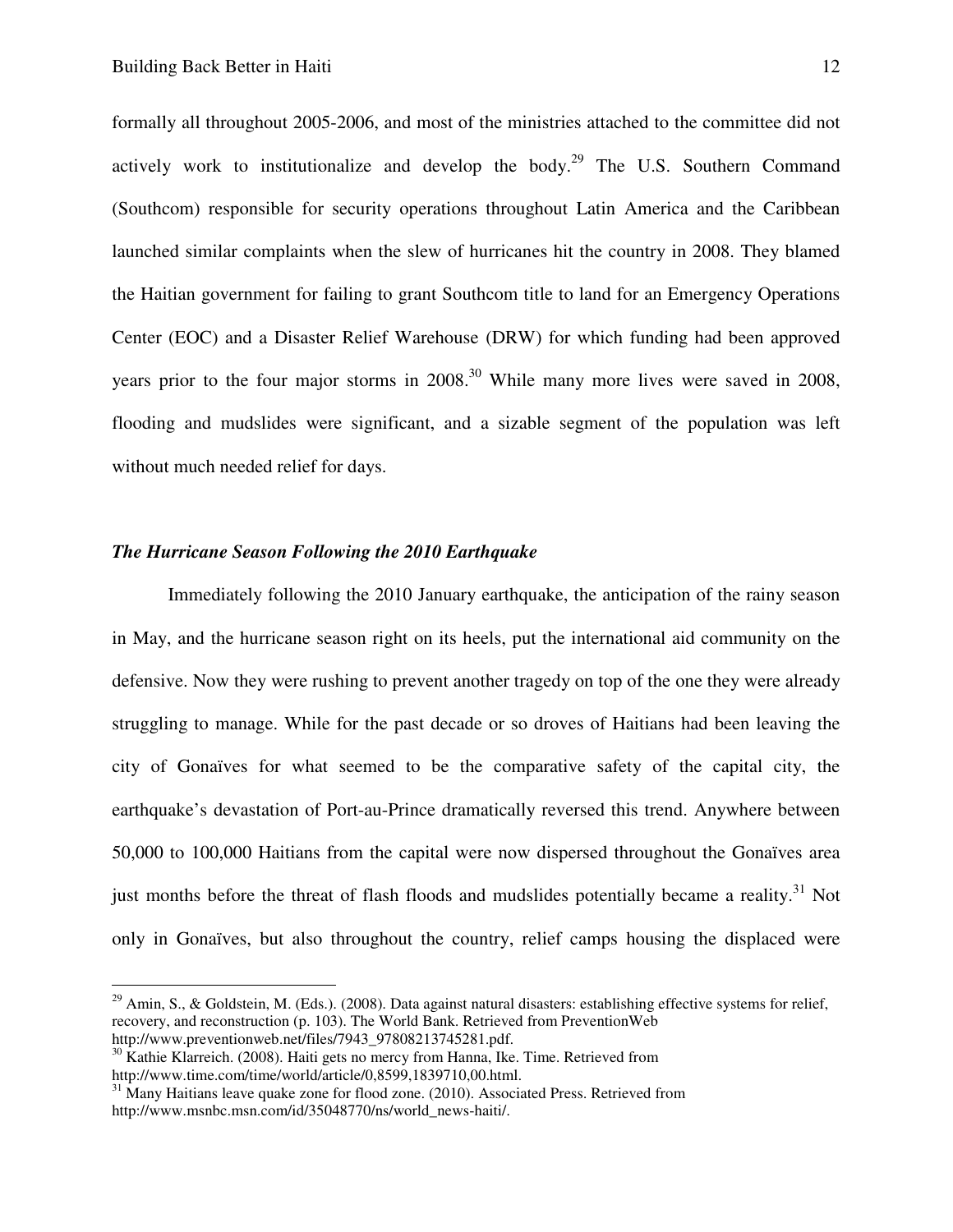particularly vulnerable. Just prior to the rainy season, there were nearly 1.2 million people in 460 spontaneously organized camps, with 250,000 living in 21 camps facing significant risks. The government conducted site assessments for risk of flooding and hurricane exposure, evacuating inhabitants of the most at-risk camps immediately. Over 7,000 of the most vulnerable were relocated, while mitigation work was started in at-risk sites. $32$ 

The Red Cross was particularly active in working with local communities to address the flood risks presented by the impending wet season. The organization conducted disaster preparedness activities in relief camps throughout the country, training volunteers in emergency first-aid, vulnerability and capacity assessment and community-based disaster management, while sponsoring community groups active in digging drainage ditches, laying sandbags on hillsides, and creating evacuation routes in vulnerable areas. Other organizations used cash-forwork programs to rehabilitate drainage canals and build flood barriers. The Red Cross was also instrumental in launching an awareness campaign prior to the hurricane season, sending approximately 4 million text messages, running weekly national radio programs, and using sound trucks to disseminate information on preparing for floods, storms, and landslides.<sup>33</sup> Two emergency hotlines were established, one in Creole and another for French and English speakers, connecting relief camp managers to Critical Incident Response Teams established by the IOM, MINUSTAH, and OCHA. If camps faced significant flooding, these teams would be responsible for outlining response options, and relocating affected populations if necessary. Emergency food

 $32$  Action plan for national recovery and development of Haiti: immediate key initiatives for the future (p. 32). (2010). Government of the Republic of Haiti. Retrieved from

http://whc.unesco.org/uploads/events/documents/event-725-2.pdf.

<sup>&</sup>lt;sup>33</sup> Haiti earthquake 2010: One-year progress report (p. 19-20). (2010). IFRC. Retrieved from http://www.ifrc.org/Global/Publications/disasters/208400-

First%20anniversary%20Haiti%20EQ%20operation%20report\_16b.pdf.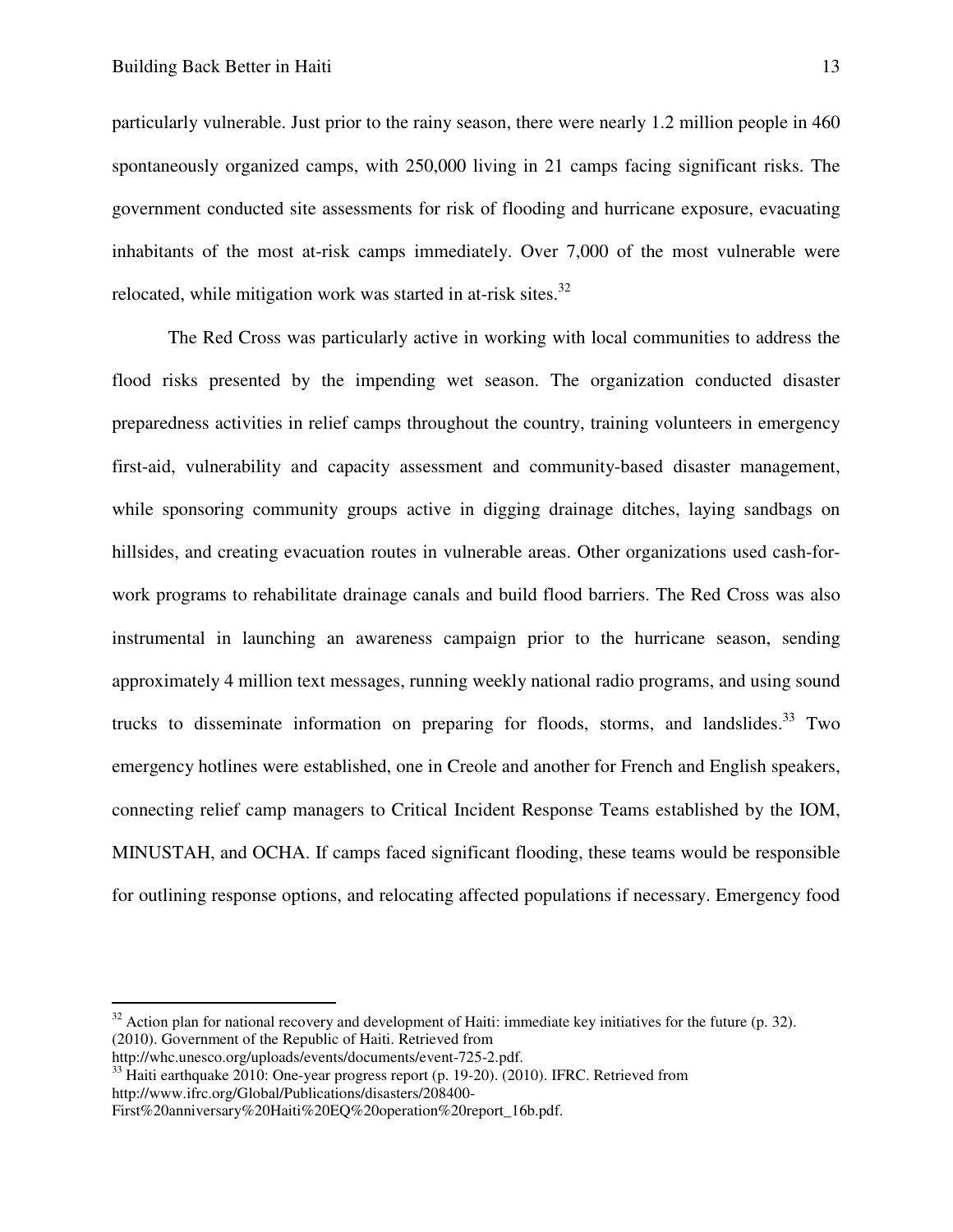rations were pre-positioned in 31 locations across the country, with alternative transport routes established to avoid areas potentially vulnerable to mudslides.<sup>34</sup>

The United States government was also significant in the preparation for the 2010 hurricane season. Since the earthquake destroyed Haiti's Meteorological Center, leaving the country without the real-time weather information necessary for preparedness and early warning activities, USAID facilitated the shipment of two emergency weather information network systems to Haiti. USAID, working with the World Meteorological Organization (WMO), the U.S. National Weather Service, Meteo-France, and the Hydrologic Research Center (HRC), also began work to establish a flash flood guidance system that would monitor inundation patterns and issue warnings to at-risk populations.<sup>35</sup> Another primary focus of U.S. activity in Haiti was to build the capacity of the country's emergency response network. It has worked extensively with the Haitian Department of Civil Protection, funding the construction of five emergency operations centers and five disaster relief warehouses throughout the country.<sup>36</sup>

Despite the multiple measures to prepare the earthquake ravaged country for the impending hurricane season, a 30-minute storm that hit Port-au-Prince in September made it apparent that the relief camps were not ready for a full-blown tropical storm or hurricane. Nearly 15,000 tents in 262 camps were either damaged or completely destroyed in the short

 $34$  Responding to the humanitarian crisis in Haiti: achievements, challenges and lessons to be learned (p. 20). (2010). Inter-Agency Standing Committee. Retrieved from

http://www.humanitarianinfo.org/iasc/pageloader.aspx?page=content-news-newsdetails&newsid=143.

<sup>&</sup>lt;sup>35</sup> Latin America and the Caribbean—Disaster Risk Reduction, Fact Sheet #1, Fiscal Year (FY) 2010. (2010). USAID. Retrieved from

http://www.usaid.gov/our\_work/humanitarian\_assistance/disaster\_assistance/publications/prep\_mit/mods/program updates/lac\_drr\_fs01\_09-30-2010.pdf.

<sup>&</sup>lt;sup>36</sup> Press briefing by Kenneth Merten, U.S. Ambassador to the Republic of Haiti, and Carleene Dei, USAID/Haiti Mission Director—Haiti's Hurricane Preparedness. (2010). USAID. Retrieved from http://reliefweb.int/node/368045.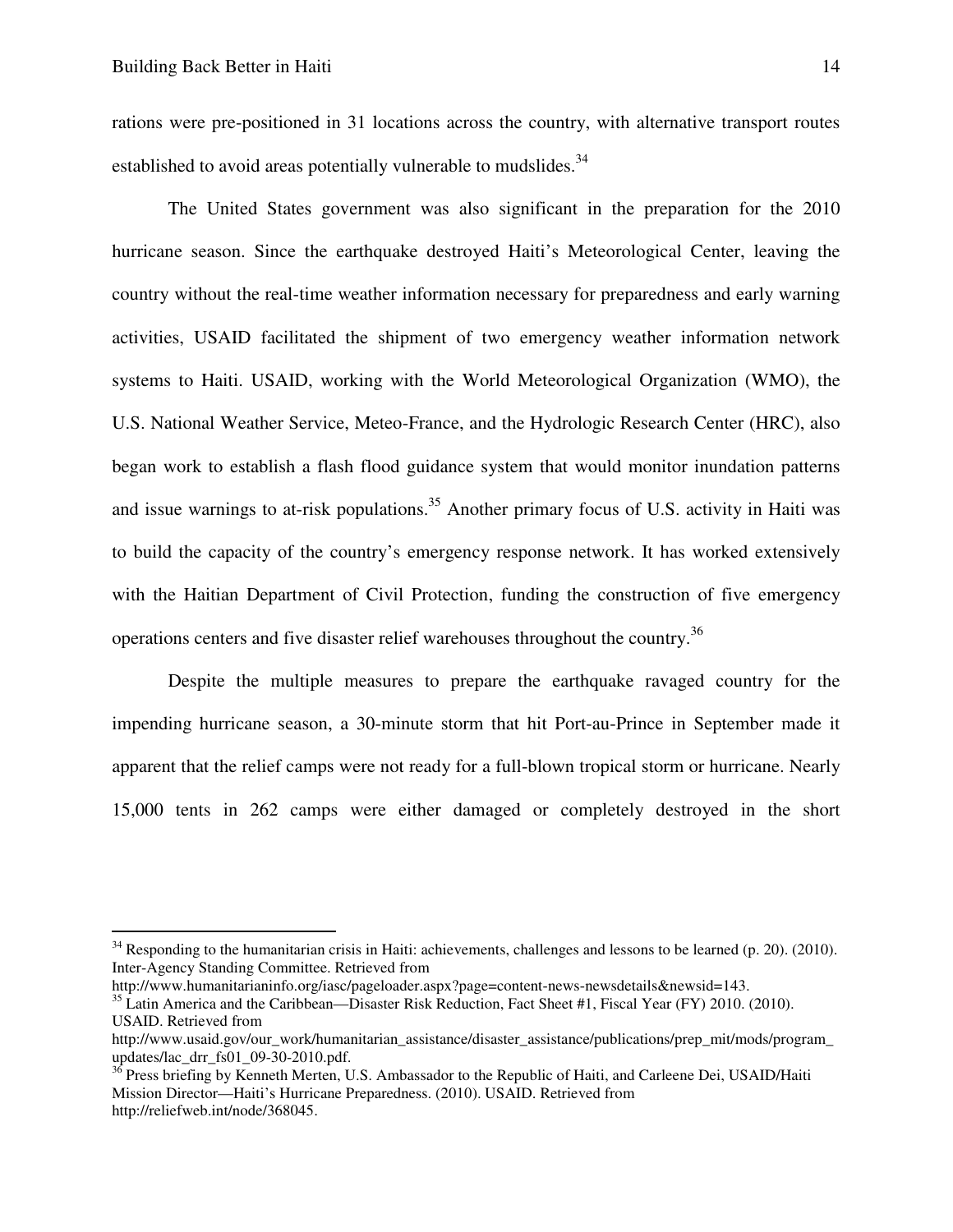<u>.</u>

maelstrom.<sup>37</sup> Immediately after the earthquake it was understood that the relief effort would have to consist of providing the type of relief shelters that could withstand the heavy rain and winds of the tropical storm season. Since this could not be accomplished before the hurricane season was upon the country, much of the international community's efforts were concentrated on preparedness and educating the population on how to respond if a hurricane should occur.<sup>38</sup> Reports following the storm found that camps that had worked closely with the international community in implementing some forms of mitigation such as digging drainage channels and ensuring tents and tarpaulins were secure, were less affected by the violent storm. The event led the international relief effort to intensify its work in these areas. Over 180 assessments of camps facing flood and landslide risks were carried out, with 109 of those determined to be of high risk marked for extensive mitigation work.<sup>39</sup>

When Hurricane Tomas passed through the country on Friday November  $5<sup>th</sup>$ , things were not nearly as dire as they had been in 2004 and 2008 despite the heightened vulnerability of the population following the January earthquake. Only seven people were killed, while another 10,000 voluntarily evacuated their homes in search of safer locations. <sup>40</sup> Specifically impressive was the fact that there were no deaths in Gonaïves, the Haitian city most associated with the devastations of hurricanes past. Organizations like CHF International point to their work planting over 230,000 trees and building over 100,000 cubic meters of dry-stone wall to prevent soil erosion and mudslides, construction of over 15,500 linear meters of drainage canals, and expansion of a nearby artificial lake to hold larger quantities of water, as significant in

 $37$  Increased disaster planning key in Haiti following storm. (2010). UN Office for the Coordination of Humanitarian Affairs. Retrieved from http://reliefweb.int/node/369414.

 $38$  Ferris, E. (2010). Earthquakes and Floods—Comparing Haiti and Pakistan (p. 6). The Brookings Institution. Retrieved from http://www.brookings.edu/papers/2010/0826\_earthquakes\_floods\_ferris.aspx.

 $39$  Increased disaster planning key in Haiti following storm. (2010). UN Office for the Coordination of Humanitarian Affairs. Retrieved from http://reliefweb.int/node/369414.

 $40$  Bigg, M. (2010). Haiti dodges storm disaster, but urgent needs remain. Reuters. Retrieved from http://www.reuters.com/article/2010/11/06/us-haiti-storm-idUSTRE6A27Z220101106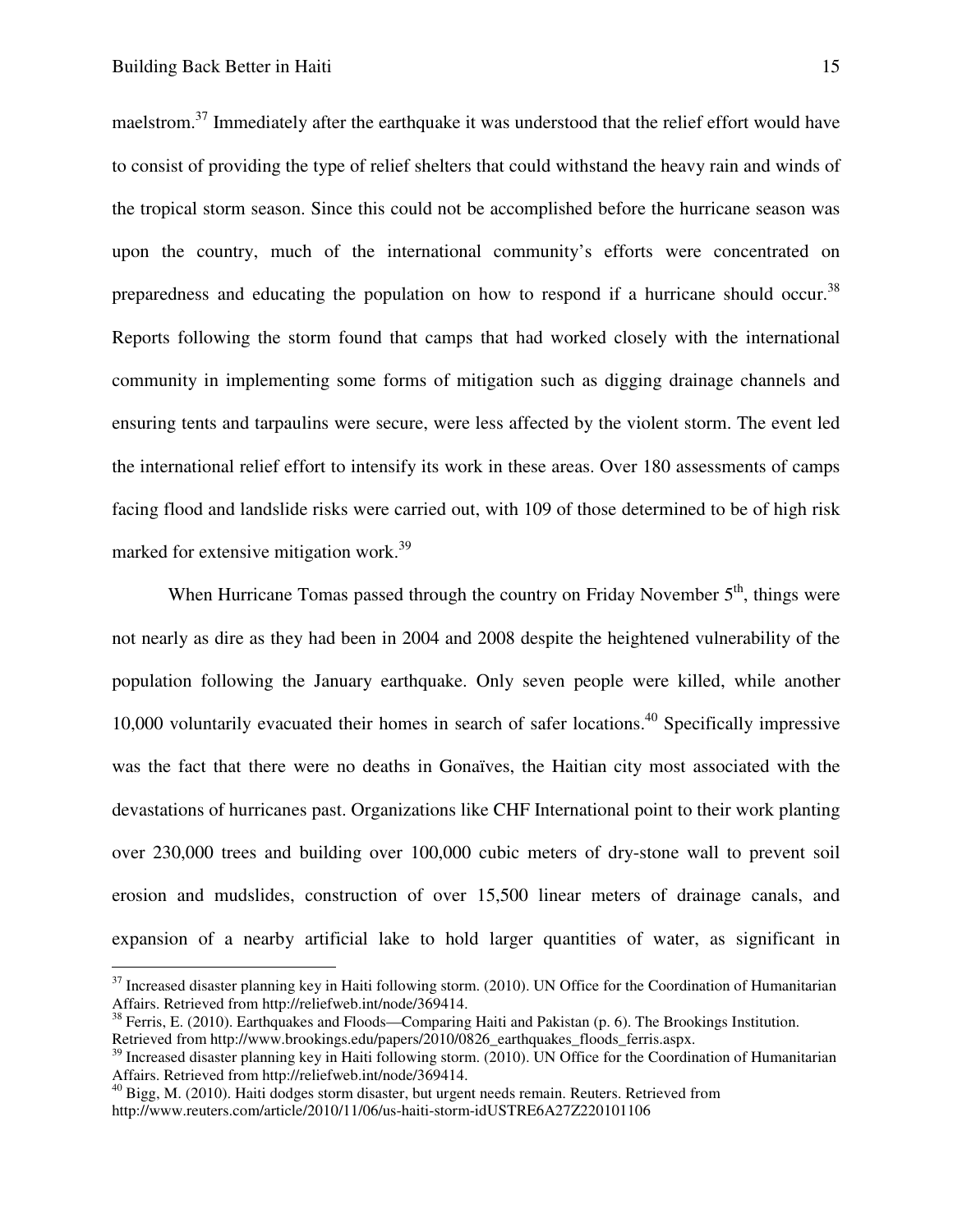preventing devastation this time around.<sup>41</sup> USAID pointed to its dredging and reinforcement of the La Quinte river, which was the source of much of the flood water that inundated the city in previous years, while Haiti's DPC believed that lives were saved as a result of its early warning and evacuation notices.

 Others were more skeptical of such claims. They argued that catastrophe was avoided because the Hurricane simply did not hit Haiti directly on. The level of rain and wind was not what it had been in previous large storms. These same voices were actually quite critical of the country's preparedness. They point to reports of shortages in shelter material and other essential emergency items, the reluctance of much of the population living in tent cities around the country to evacuate out of fear of having their belongings stolen or land expropriated by the more powerful, calls by the government to evacuate at-risk locations without telling the population where to go, and evacuations to what ended up being locations prone to flooding despite statements to the contrary by the Haitian government and international community.<sup>42</sup> The lack of places to relocate vulnerable populations should the threat of a hurricane emerge was something acknowledged earlier on by U.S. government organizations working in the country. Most of the country's hurricane shelters were left unusable by the January earthquake.<sup>43</sup> One of the objectives identified by the international relief effort moving forward was to reconstruct or modify schools and hospitals so that they would serve as safe zones in times of disaster.<sup>44</sup>

<sup>&</sup>lt;sup>41</sup> Hurricane Tomas: Before and After. (2010). CHF International. Retrieved from http://www.chfinternational.org/node/34677.

 $42$  Katz, J. (2010). Haiti 'got very lucky' as Tomas skirted island. Associated Press. Retrieved from http://abcnews.go.com/Business/wireStory?id=12074516.

<sup>&</sup>lt;sup>43</sup> Haiti—preparing for the hurricane season. (2010). International Organization for Migration. Retrieved from http://reliefweb.int/node/361481.

<sup>&</sup>lt;sup>44</sup> Haiti earthquake 2010: One-year progress report (p. 23). (2010). IFRC. Retrieved from http://www.ifrc.org/Global/Publications/disasters/208400-

First%20anniversary%20Haiti%20EQ%20operation%20report\_16b.pdf.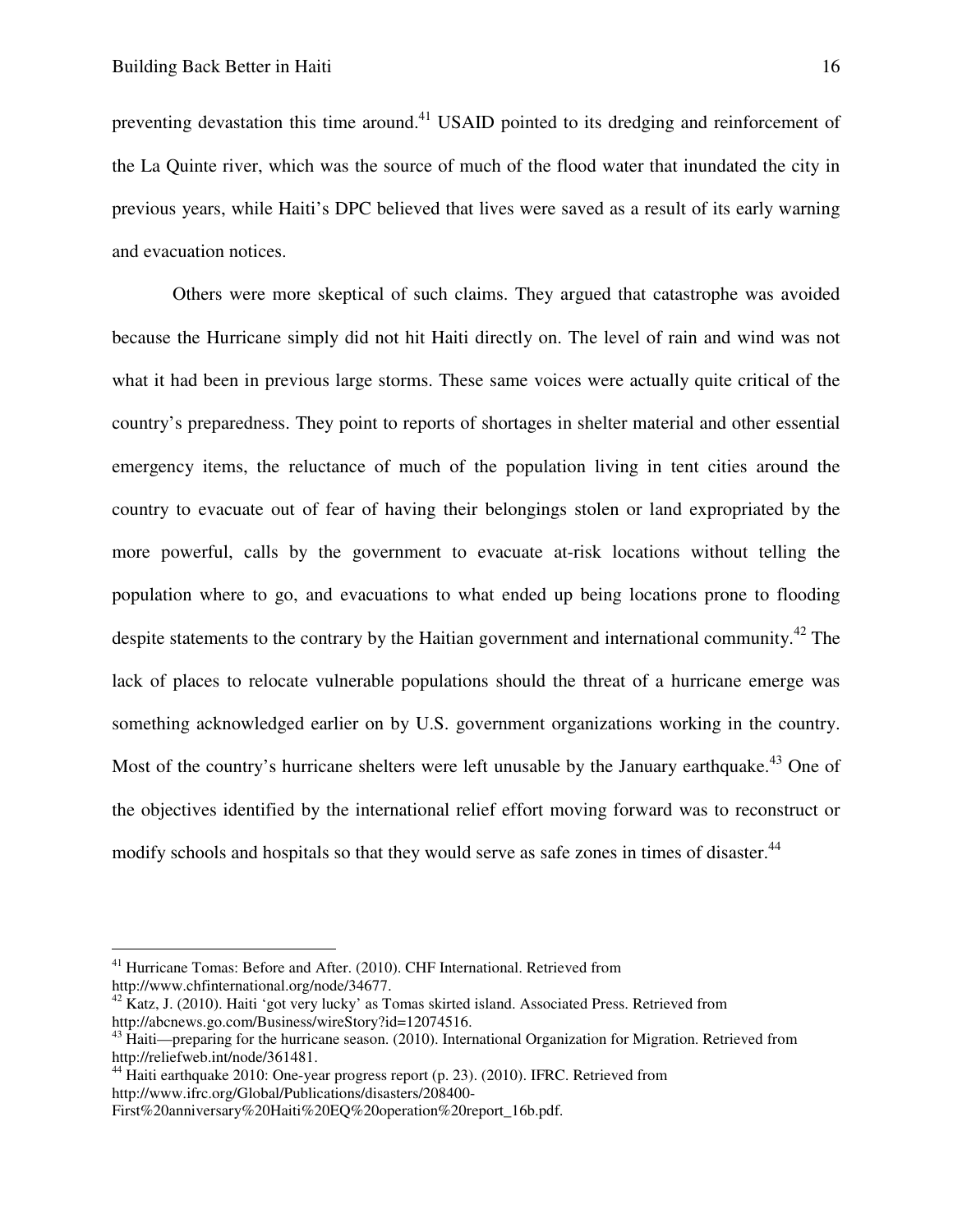While disaster was averted in this case, greater dangers may be on the horizon, particularly in terms of landslides. A USAID team of seismologists and geologists found nearly 5,000 landslides produced by the January earthquake, and predict the possibility of many more during future rainy seasons.<sup>45</sup> These potential landslides may not only be devastating to the communities below them as trees, rocks, and boulders descend upon their homes, but also as this sediment and debris interrupts river flows and thus increases the magnitude of future flooding.<sup>46</sup> This is an example of the earthquake magnifying some of Haiti's more traditional risks. Because Haiti is one of the most deforested nations in the western hemisphere, in many areas water is not seeping into the soil where it is absorbed, but rather erodes unstable slopes producing landslides and massive floods.<sup>47</sup> In fact, the death toll and massive destruction caused by Jeanne in 2004 was not a result of wind-damage, but rather the mudslides and flooding due to its heavy rains.<sup>48</sup>

Both the Haitian government and various international organizations have identified the need to address Haiti's environmental degradation as one central component in reducing its risks to disaster. In the Post-Disaster Needs Assessment conducted following the earthquake, the Haitian government identified the protection of the country's ecosystem as critical to reducing disaster risks. It pointed to soil stabilization by reforestation as a first step forward,<sup>49</sup> along with sustainable watershed management and sustainable farming. Some agricultural practices have lead to a reduction in forest coverage, reducing soil quality and thus increasing erosion,

-

<sup>45</sup> USAID/OFDA Haiti One-Year Geohazards Overview—January 12, 2011. (2011). USAID. Retrieved from http://reliefweb.int/sites/reliefweb.int/files/resources/A9E005677CFDDF424925781700056F39-Full\_Report.pdf.

<sup>&</sup>lt;sup>46</sup> Rapid Environmental Impact Assessment: Haiti Earthquake—January 12, 2010 (p. 23-23). (2010). USAID/CHF International. Retrieved from http://www.chfinternational.org/files/PNADS052.pdf.

 $47$  Joyce, C. (2011). Haiti's buildings weren't fit to withstand quakes. National Public Radio. Retrieved from http://www.npr.org/templates/story/story.php?storyId=122547242&ft=1&f=1004.

<sup>&</sup>lt;sup>48</sup> Haiti: 1,000 dead, another 1,000 missing after storm. (2004). Deutsche Presse Angentur (DPA). Retrieved from http://www.reliefweb.int/rw/rwb.nsf/db900sid/SZIE-

<sup>653</sup>Q8Q?OpenDocument&query=Haiti%20hurricane%20jeanne&cc=hti.

 $49$  Haiti earthquake PDNA: assessment of damage, losses, general and sectoral needs (p. 12). (2010). Government of the Republic of Haiti. Retrieved from http://www.refondation.ht/resources/PDNA\_Working\_Document.pdf.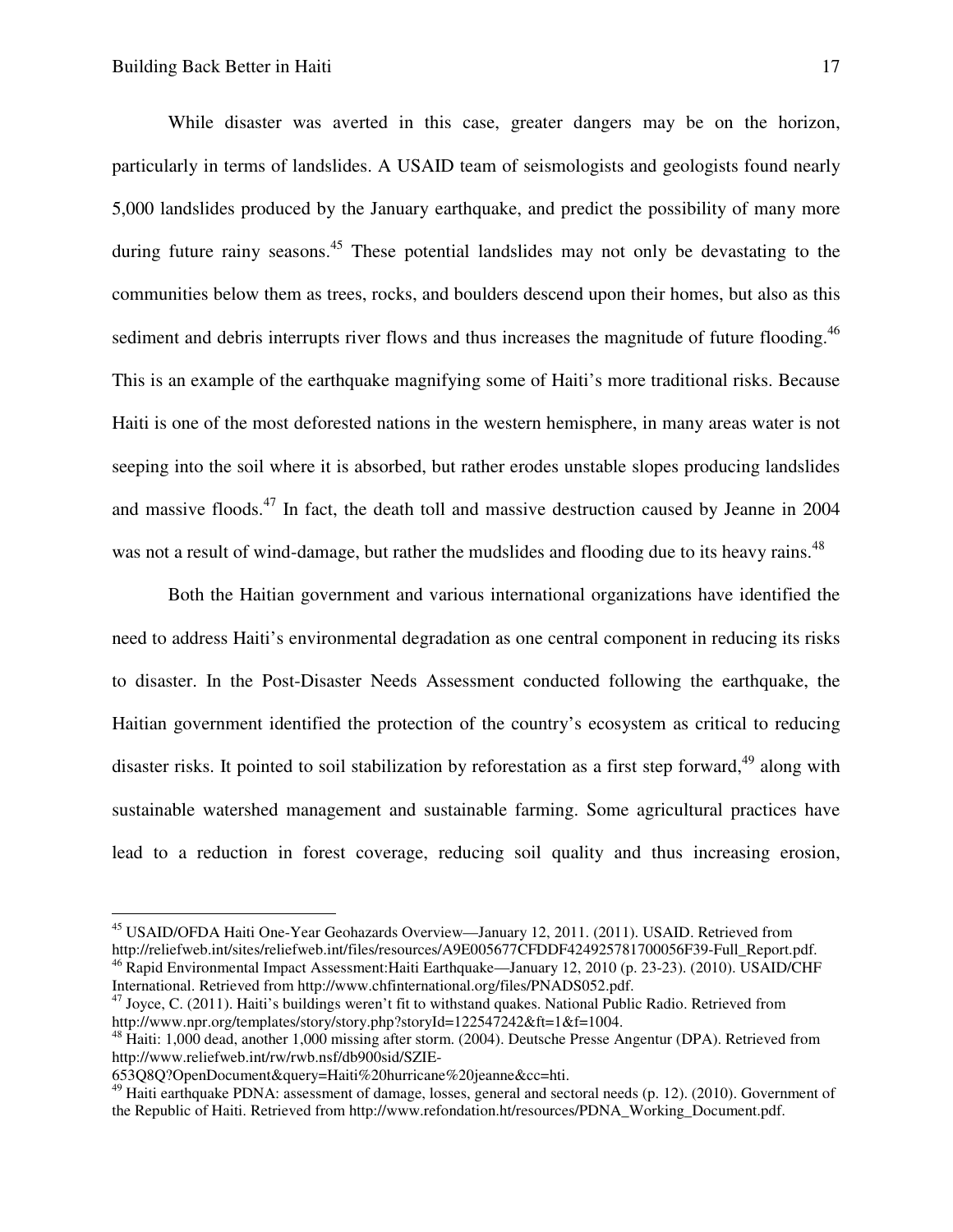increasing the rate and scale of flooding, destroying existing economic activities including agriculture.<sup>50</sup> Just a few months before the earthquake, the Inter-American Development Bank approved a \$3.44 million grant to help Haiti implement sustainable land and forest management practices, and another \$30 million for anti-flooding works in three major watersheds and the promotion of erosion control agricultural practices. The hope is to reduce flooding by 20 percent in these three watersheds and increase permanent plant covering by 20 percent.<sup>51</sup>

#### *Addressing Vulnerability to Seismic Activity*

While the January earthquake was the first of its kind experienced by the country in over two hundred years, Haiti's geographic location makes it highly vulnerable to seismic activity. Two of the country's primary urban centers are located on major fault lines, the Enriquillo-Plantain Garden fault responsible for the recent tragedy running near Port-au-Prince, and the Septentrional fault running off the northern coast near Cap-Haïtien, Haiti's second city.<sup>52</sup> Other significant provincial cities such as Les Cayes, Jacmel, Léogâne, Fort Liberté, and Ouanaminthe are also potentially threatened. Despite such exposure, Haitians simply never considered earthquakes an impending threat. The country had not faced one in over two centuries. Hurricanes were a much more frequent and thus familiar menace, and anxieties regarding underdevelopment, endemic poverty, and political instability were seemingly more pressing. These same belief structures shaped the relationship between Haiti and the international aid community. Thus little was invested in establishing a system to monitor seismic activity, even

 $50$  Action plan for national recovery and development of Haiti: immediate key initiatives for the future (p. 22). (2010). Government of the Republic of Haiti. Retrieved from

http://whc.unesco.org/uploads/events/documents/event-725-2.pdf.

<sup>&</sup>lt;sup>51</sup> Haiti to combat environmental decay with IDB funds. (2009). Inter-American Development Bank. Retrieved from http://reliefweb.int/node/325562; Haiti to receive \$30 million IDB grant to limit flooding, erosion in watersheds. (2009). Inter-American Development Bank. Retrieved from http://reliefweb.int/node/324609.

 $52$  Harris, R. (2010). The anatomy of a Caribbean earthquake. Retrieved from

http://www.npr.org/templates/story/story.php?storyId=122531261.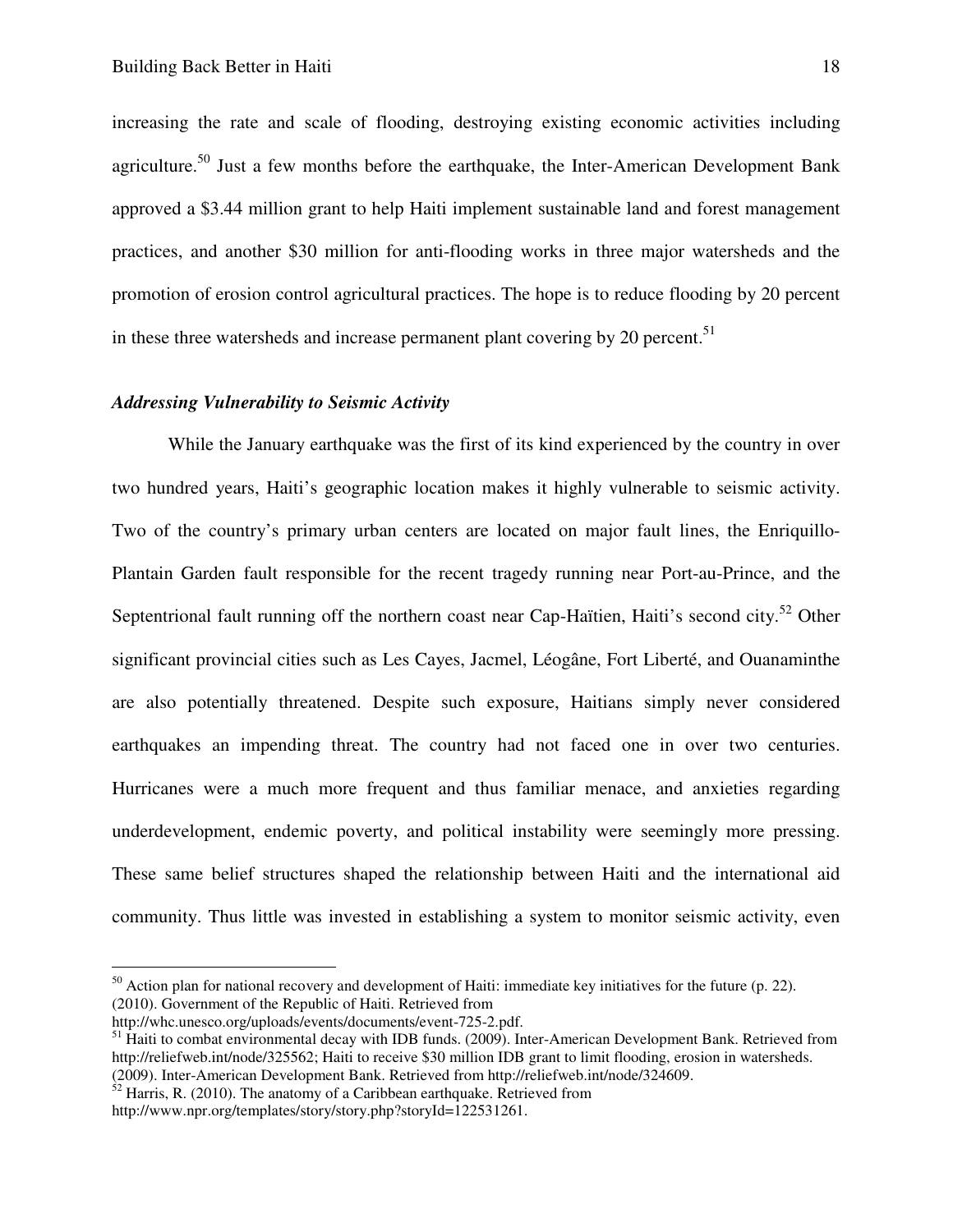after Haitian seismologist Claude Prépetit's 2009 research found that Haiti was at risk of an earthquake of a magnitude similar to the one that occurred in January.<sup>53</sup> In March, following the quake, the United States Agency for International Development (USAID) sent seismologists and geologists from the U.S. Geological Survey (USGS) into Haiti to set up eight seismic stations, five of which will become part of a permanent National Haiti Seismic Network. With data gathered from the earthquake's aftershocks they were able to gain a better understanding of the fault that produced the massive tremor and develop a more detailed and accurate national seismic hazard map. These advances were complimented by workshops with scientists throughout the region to improve their understanding of seismic risks and thus enhance their national resiliency.<sup>54</sup>

Haiti's lack of awareness of the threat that earthquakes posed has also translated into an absence of modern building codes. The 2008 collapse of a hillside school on the outskirts of Port-au-Prince killing over 90 children, in hindsight, was a foreshadowing of the devastation to come only two years later. The school was built without any structural steel or cement.<sup>55</sup> According to the San Francisco-based nonprofit design group, Architecture for Humanity, Haiti's legacy of widespread deforestation has meant that construction is primarily done with poured concrete and cement blocks, but that because concrete is expensive, many contractors add greater quantities of sand to their mixtures, producing structurally weaker material that easily

http://www.nytimes.com/2008/11/07/world/americas/07iht-08haiti-

 $<sup>53</sup>$  Haiti: stabilization and reconstruction after the quake (p. 3). (2010). International Crisis Group. Retrieved from</sup> http://www.crisisgroup.org/~/media/Files/latin-

america/haiti/32 haiti stabilisation and reconstruction after the quake.ashx; Urban disasters—lessons from Haiti: study of members agencies' responses to the earthquake in Port-au-Prince, Haiti, January 2010 (p. 27). (2011). Disasters Emergency Committee. Retrieved from http://www.dec.org.uk/download/856/DEC-Haiti-urban-study.pdf.

<sup>54</sup> USAID/OFDA Haiti one-year geohazards overview—January 12, 2011. (2011). USAID. Retrieved from http://www.usaid.gov/our\_work/humanitarian\_assistance/disaster\_assistance/sectors/risk\_reduction.html. <sup>55</sup> Death toll rises to 92 in school collapse in Haiti. (2008). The New York Times. Retrieved from

fw.17640170.html?\_r=1&scp=1&sq=Haiti%20school%20collapse&st=cse.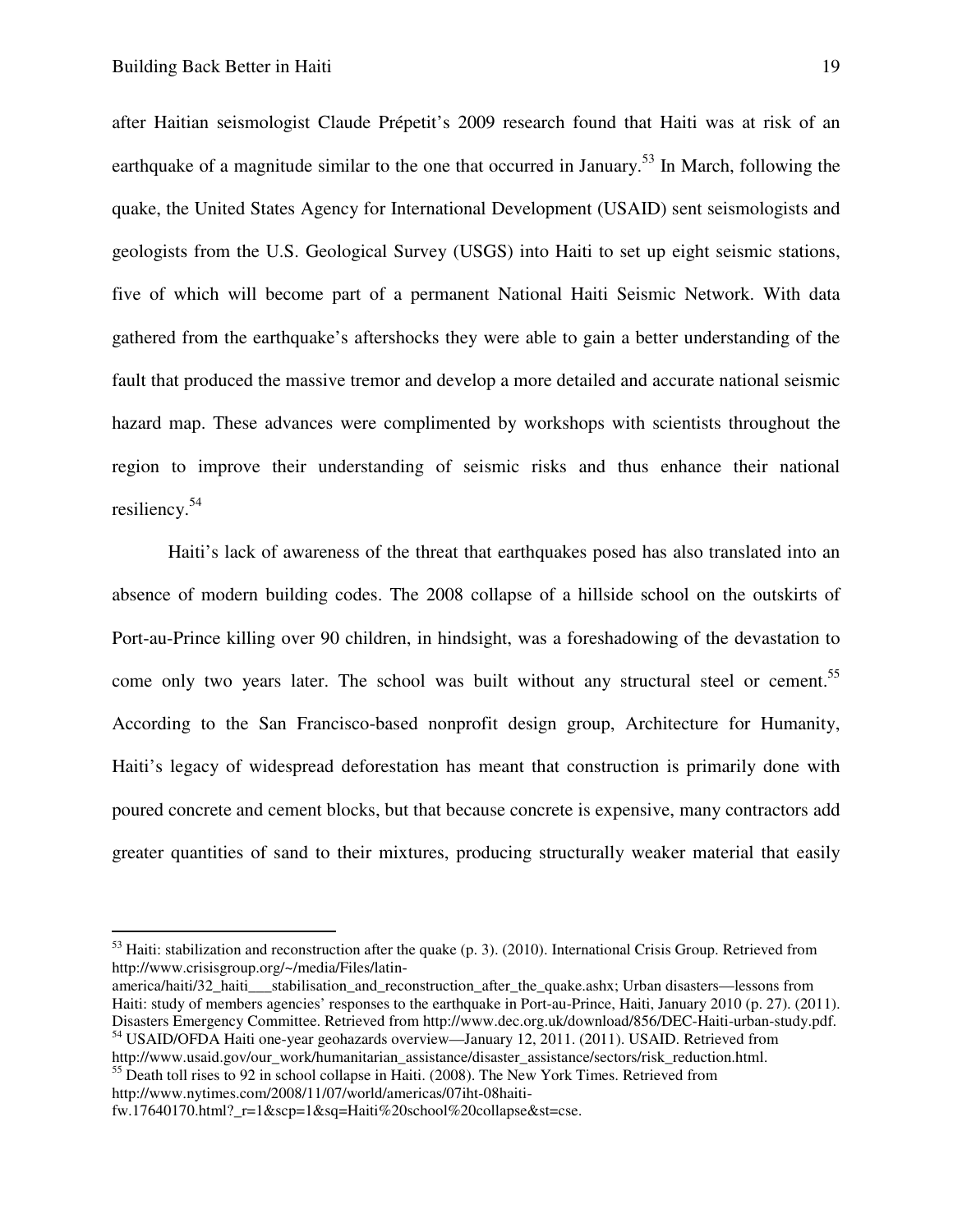crumbles under stress. The lack of steel reinforcement is also a result of costs. Even the concrete blocks used are of substandard quality, often made in people's private homes.<sup>56</sup>

Port-au-Prince itself invites disaster. It lies along steep hillside slopes and atop soil that is not meant to sustain much development.<sup>57</sup> In the past couple of decades, the capital has grown dramatically from about 250,000 in the 1950s to over 2 million recently, all without government management.<sup>58</sup> Grinding poverty and the absence of government oversight has meant that the majority of this new population built where, how, and with whatever they could, without considering the risks they were subjecting themselves to.<sup>59</sup> So the devastation wrought on January 12, 2010 was a byproduct of the intersection of endemic poverty, seismic risk, and anemic government capacity.

While the document *Urban Disasters—Lessons from Haiti* calls for long-term DRR to be a vital component of the post-disaster relief and recovery effort so as to avoid building back with the same mistakes as before, it also acknowledges that government incapacity makes this objective rather daunting. "There [simply] is no policy environment to even start working on these concerns. In the absence of clear government guidelines, building codes, byelaws and zoning regulations there is no common agreed denominator for initiating a widespread safe construction campaign."<sup>60</sup> An indicator of Haiti's inability to address its seismic risk is the fact

<sup>&</sup>lt;sup>56</sup> Fountain, H. (2010). Flawed building likely a big element. The New York Times. Retrieved from http://www.nytimes.com/2010/01/14/world/americas/14construction.html?ref=world.

 $57$  Urban disasters—lessons from Haiti: study of member agencies' responses to the earthquake in Port-au-Prince, Haiti, January 2010 (p. 27). (2010). Disasters Emergency Committee. Retrieved from http://www.dec.org.uk/download/856/DEC-Haiti-urban-study.pdf.

<sup>58</sup> Haiti was 'catastrophe waiting to happen.' (2010). CNN World. Retrieved from http://articles.cnn.com/2010-01- 12/world/haiti.earthquake.infrastructure\_1\_building-poverty-line-catastrophe/2?\_s=PM:WORLD.

 $<sup>59</sup>$  Haiti: stabilization and reconstruction after the quake (p. 3). (2010). International Crisis Group. Retrieved from</sup> http://www.crisisgroup.org/~/media/Files/latin-

america/haiti/32\_haiti\_\_\_stabilisation\_and\_reconstruction\_after\_the\_quake.ashx.

<sup>60</sup> Urban disasters—lessons from Haiti: study of member agencies' responses to the earthquake in Port-au-Prince, Haiti, January 2010 (p. 26). (2010). Disasters Emergency Committee. Retrieved from

http://www.dec.org.uk/download/856/DEC-Haiti-urban-study.pdf.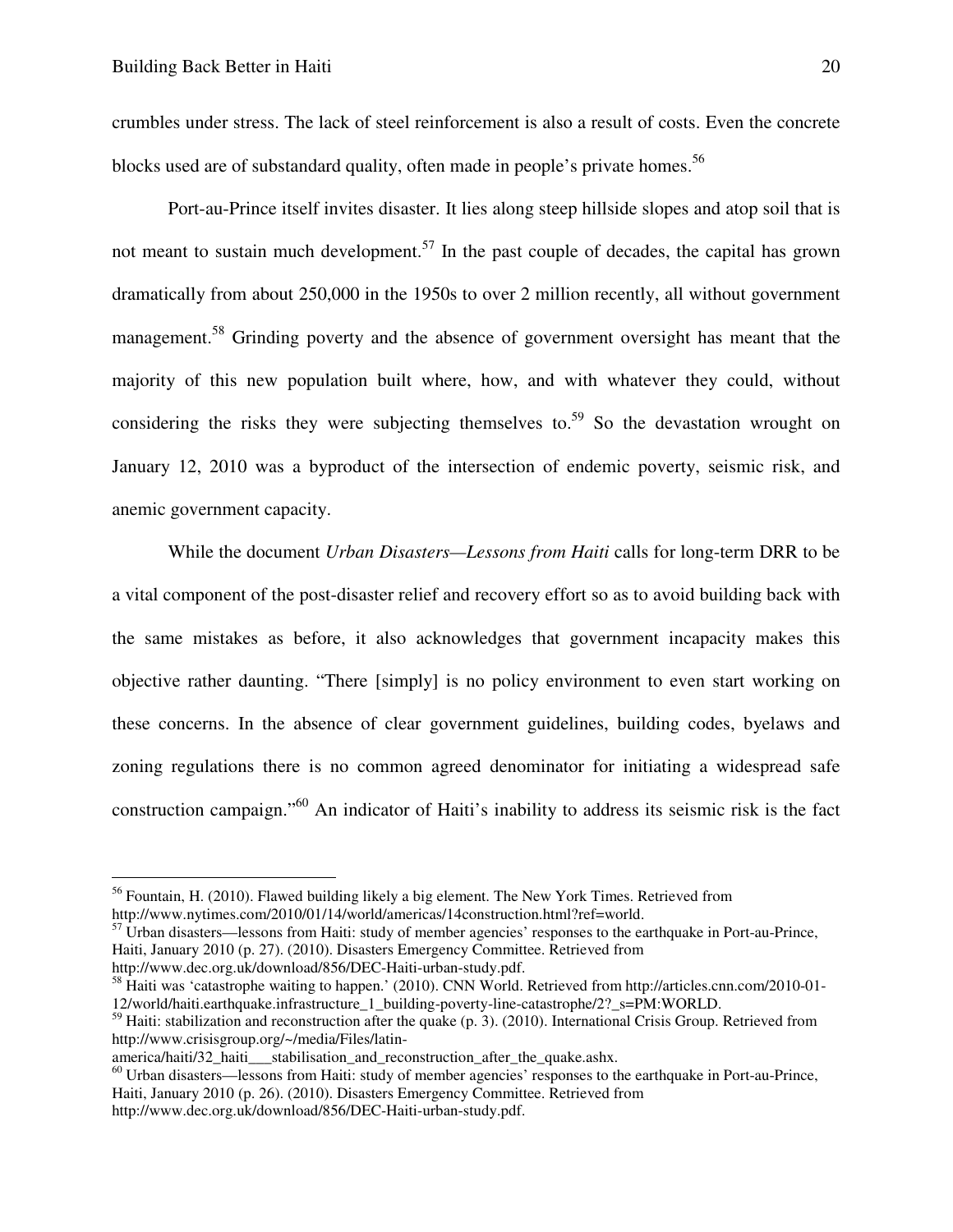that the country only has one earthquake engineer.<sup>61</sup> Even more problematic is the possibility that a safe building campaign may be preempted by people's urgent desire to put things back together as they were before the earthquake, even if that means reestablishing old risks. It has been noted that families that were capable of rebuilding started immediately after the disaster in order to secure their property rights, considering the various issues regarding the lack of reliable government records of land titles. Much of this reconstruction is being done as it had always been done. While some international entities operating in Haiti, such as the British Red Cross (BRC), have begun training people on how to build seismic resistant homes, the scale at which this needs to be done does not yet exist. An effective campaign would require more time, resources, and greater government involvement, luxuries that may not exist at the moment.<sup>62</sup>

The issues surrounding reconstruction do not just involve how to rebuild, but also where to rebuild. This debate has led to two distinct positions. The first perspective focuses on minimizing the level of social dislocation as much as possible by keeping people as near to their places of origin as possible and helping them reinforce homes that are salvageable. Those who embrace this point-of-view have been highly critical of the Haitian government and much of the international relief effort's shelter provision strategy. Following the earthquake, nearly 1,200 spontaneous camps sprouted in and around Port-au-Prince. Many were overcrowded, had poor sanitation facilities, and were in areas subject to flooding and mudslides during the rainy season.<sup>63</sup> This prompted the government and international agencies to begin relocating many families to planned camps outside of high-risk areas, which meant relocation far from Port-au-

-

 $<sup>61</sup>$  Joyce, C. (2011). Haiti's buildings weren't fit to withstand quakes. National Public Radio. Retrieved from</sup> http://www.npr.org/templates/story/story.php?storyId=122547242&ft=1&f=1004.

 $62$  Urban disasters—lessons from Haiti: study of member agencies' responses to the earthquake in Port-au-Prince, Haiti, January 2010 (p. 24-26). (2010). Disasters Emergency Committee. Retrieved from http://www.dec.org.uk/download/856/DEC-Haiti-urban-study.pdf.

 $<sup>63</sup>$  Ferris, E. (2010). Haiti six months on (p. 3). Brookings Institute. Retrieved from</sup> http://www.brookings.edu/papers/2010/0712\_haiti\_six\_months\_ferris.aspx.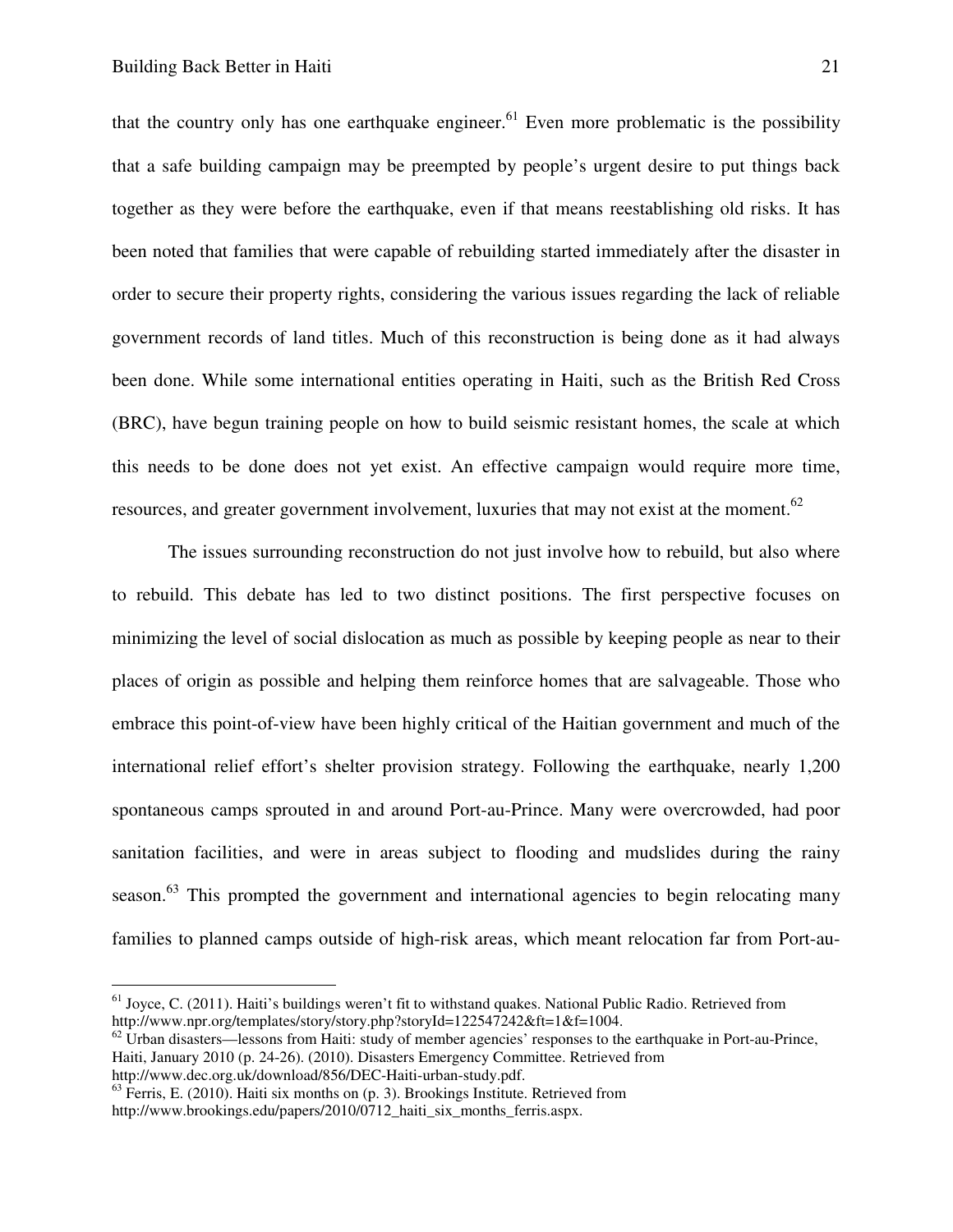Prince where the services and jobs exist. Critics fear that these planned camps are creating a situation of perpetual dependency, and are potential sites of future slums.<sup>64</sup> Despite these reservations, plans are to build 125,000 temporary shelters in these camps by the summer of 2011. Part of the reason why efforts have been concentrated in these areas rather than in Port-au-Prince is due to issues concerning unclear land rights and the massive quantities of rubble, nearly 20 million cubic meters, that litter the capital.<sup>65</sup> Unfortunately these difficult problems may take many years, if not decades, to resolve.

In the Global Facility for Disaster Reduction and Recovery's (GFDRR) document *Haiti Earthquake Reconstruction*, emphasis is placed on the need for recovery efforts to consider the factors that lead people to live in vulnerable locations. The document advocates for shelters being built as close to peoples' previous homes as possible so as to help them preserve community ties, secure their land rights, and maintain proximity to previous livelihoods. It is believed that this will increase the likelihood of a seamless transition between temporary shelter and permanent housing.<sup>66</sup> It is also argued that adopting such a strategy stimulates self-help, reducing the costs of reconstruction, and speeding up the return to some semblance of normalcy. $67$  UN-Habitat, which focuses exclusively on urban issues, is aligned with this perspective, and thus promotes a strategy of 'Safe return,' whereby people are assisted in returning to their places of origin, these sites are assessed for risks, and made safer through

-

<sup>65</sup> Ferris, E. (p. 3). (2010). Haiti six months on. Brookings Institute. Retrieved from http://www.brookings.edu/papers/2010/0712 haiti six months ferris.aspx.

<sup>64</sup> Urban disasters—lessons from Haiti: study of member agencies' responses to the earthquake in Port-au-Prince, Haiti, January 2010 (p. 3). (2010). Disasters Emergency Committee. Retrieved from

http://www.dec.org.uk/download/856/DEC-Haiti-urban-study.pdf.

<sup>&</sup>lt;sup>66</sup> Haiti earthquake reconstruction: knowledge notes from DRM global expert eeam for the Government of Haiti (pp. 14 -15). (2010). The World Bank; GFDRR. Retrieved from

http://www.unisdr.org/english/networks/gfdrr/documents/v.php?id=15512.

 $67$  World Bank Group response to the Haiti earthquake: evaluative lessons (p. 4-5) (2010). The World Bank. Retrieved from

http://web.worldbank.org/external/default/main?noSURL=Y&theSitePK=1324361&piPK=64252979&pagePK=642 53958&contentMDK=22451659.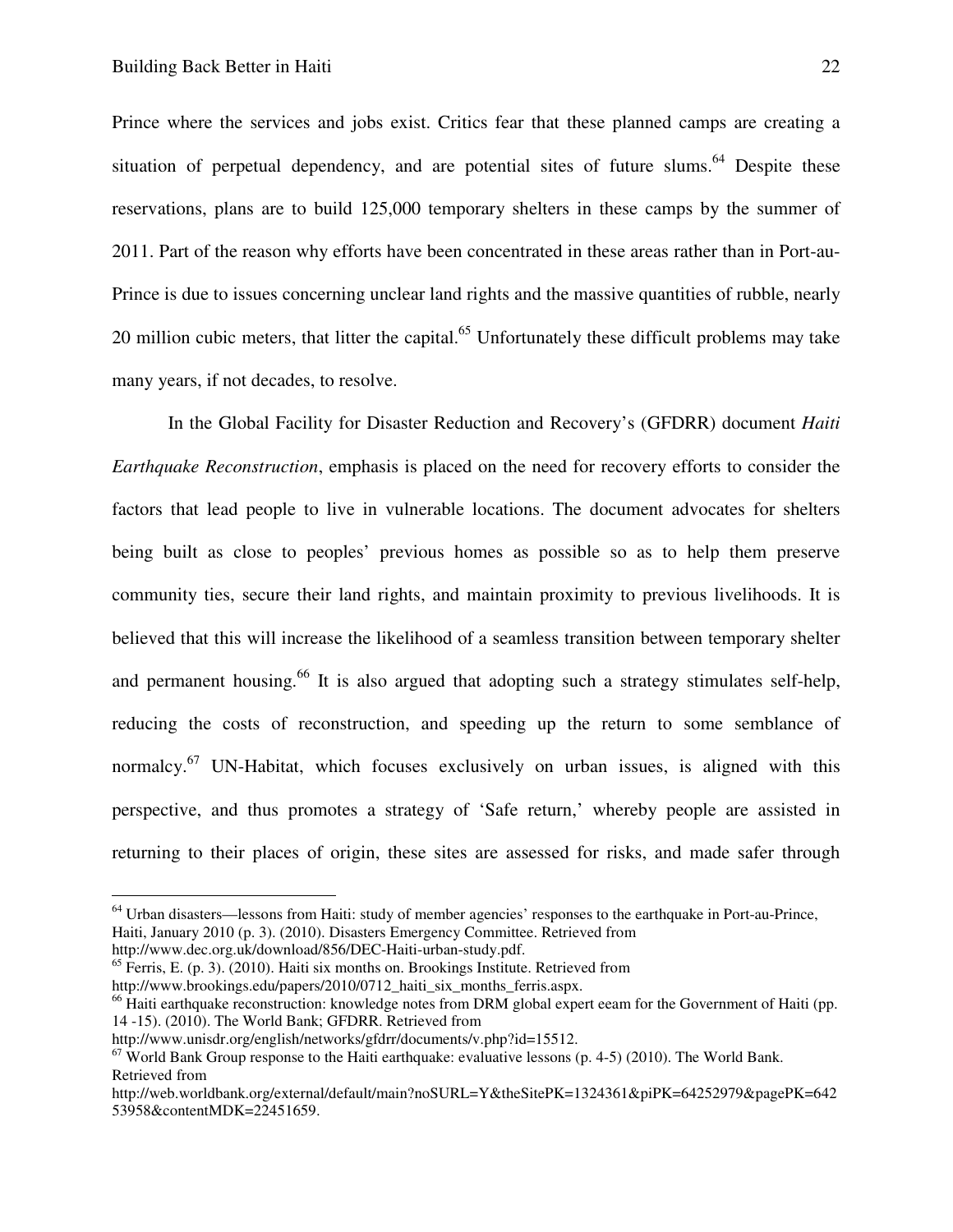appropriate repairs and urban planning.<sup>68</sup> USAID has played an important role in appraising buildings in affected areas, supporting the assessment of over 380,000 of 400,000 targeted structures. About 54 percent of these buildings have been marked green and thus safe to inhabit, 26 marked yellow, needing minor repair, and 20 percent marked red, requiring major repairs or demolition.<sup>69</sup> Jeff Kerzner of the Pan American Development Foundation (PADF) believes that efforts should be concentrated on helping people move back into homes that can be repaired rather than building unsustainable temporary shelters far from the capital. He contends that repairs can be made to the majority of these properties for around \$1,300 each, which is comparable to the price of a temporary shelter. Therefore, he believes investing in the provision of temporary shelters is a waste of time and money, and potentially presents long-term problems. $^{70}$ 

 For those who advocate for this perspective, UNDP's work developing a map of seismically vulnerable areas of Port-au-Prince is critical in the process of building back better. This seismic zoning map addresses the intensity of shaking a tremor may produce as well as the soil types around the city and their reactions under various levels of stress. This information will be crucial in the work of the architects and engineers designing safer buildings and infrastructure throughout the city. The seismic zoning map will be further enhanced in a more detailed version to be completed by mid-2012."<sup>71</sup>

 $^{69}$  USAID/OFDA Haiti one-year shelter and settlements overview. (2011). USAID. Retrieved from http://www.usaid.gov/our\_work/humanitarian\_assistance/disaster\_assistance/sectors/files/fy2011/011211\_haiti\_shel tersettlements.pdf.

<sup>68</sup> Urban disasters—lessons from Haiti: study of member agencies' responses to the earthquake in Port-au-Prince, Haiti, January 2010 (p. 3). (2010). Disasters Emergency Committee. Retrieved from http://www.dec.org.uk/download/856/DEC-Haiti-urban-study.pdf.

 $70$  A year later, Haiti's recovery gridlocked. (2011). The Miami Herald. Retrieved from

http://www.miamiherald.com/2011/01/08/2007280\_p4/a-year-later-haitis-recovery-gridlocked.html.

 $71$  Haiti: UNDP maps earth's shifts to rebuild city on safer grounds. (2011). United Nations Development Programme (UNDP). Retrieved from http://www.reliefweb.int/rw/rwb.nsf/db900sid/MUMA-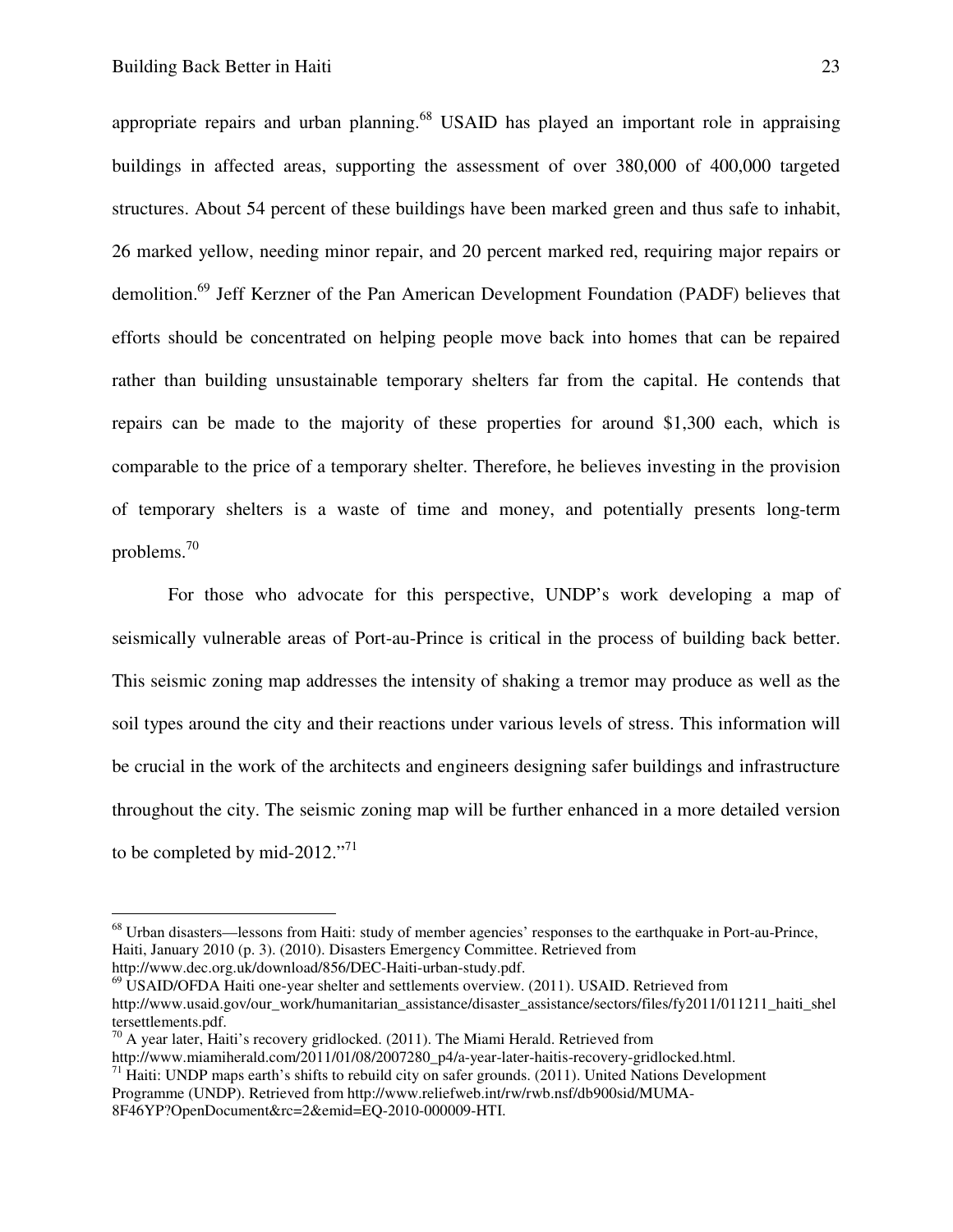A second perspective goes beyond simply advocating for the establishment of temporary shelters away from the hazards of Port-au-Prince, but that Port-au-Prince should not be rebuilt in its current location at all. They argue that, not only is the current location of the capital near a major seismic fault, but that the majority of its buildings are on unstable hillsides, and that it lies atop soft soils in a flood basin subject to storm surges. They propose the capital be moved to the city of Hinche in the Haut Artibonite Valley 128 km to the North of Port-au-Prince. It is seismically stable, has good water resources, and adequate area for building. They point to successful cases of relocation in other countries, such as the relocations of Guatemala's capital from Antigua to Guatemala City and Costa Rica's from Cartago to San Jose after earthquakes destroyed both in 1773 and 1841 respectively.<sup>72</sup>

 $72$  Haiti earthquake reconstruction: knowledge notes from DRM global expert team for the Government of Haiti (p. 23). The World Bank; GFDRR. Retrieved from

http://www.unisdr.org/english/networks/gfdrr/documents/v.php?id=15512.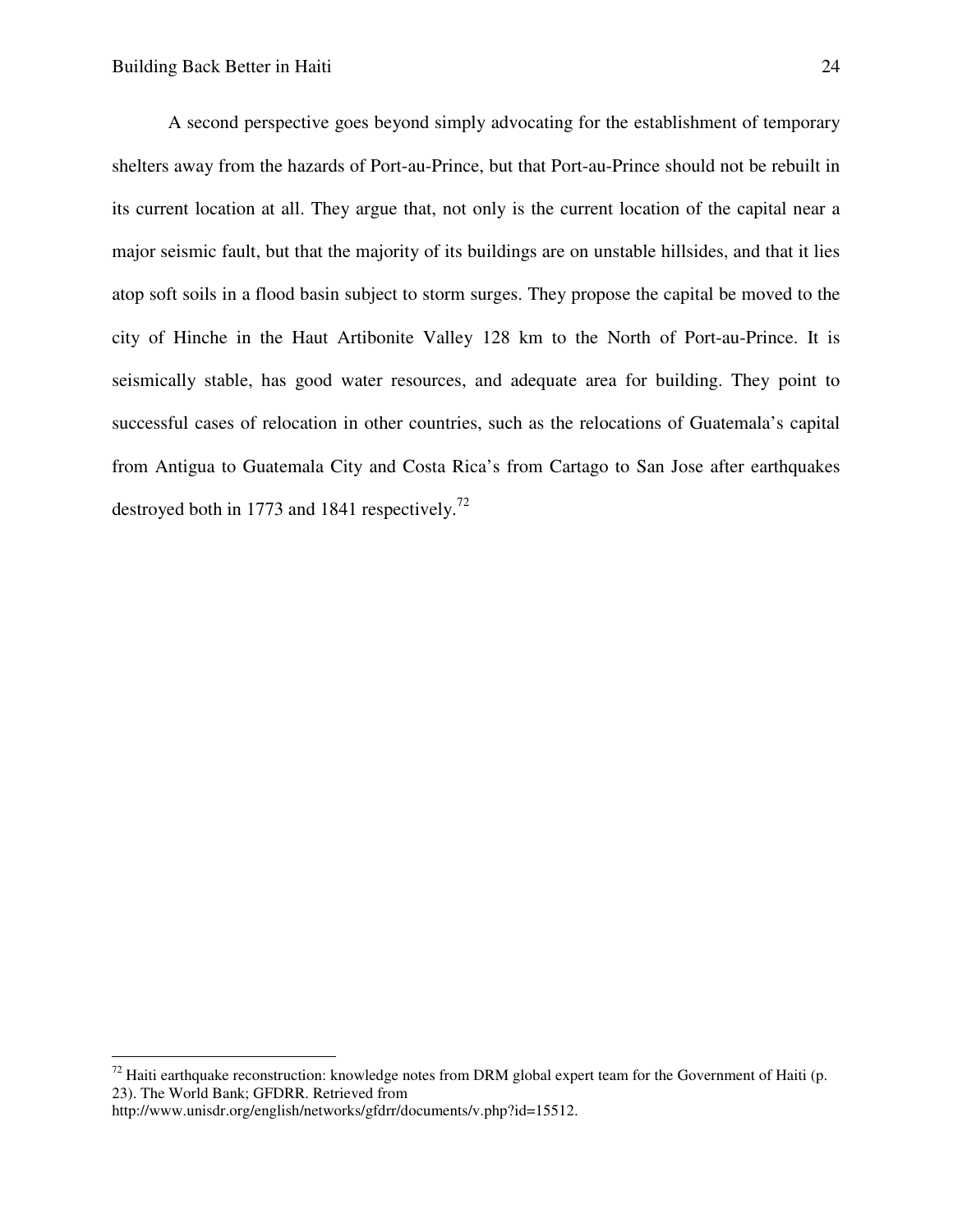

SOURCE: USGS | GENE THORP AND BONNIE BERKOWITZ / THE WASHINGTON  $POST<sup>73</sup>$ 

There are others who don't call for complete relocation, but do view the tragedy of the earthquake as an opportunity to correct what they view as an unsustainable concentration of political and economic activity in Port-au-Prince.<sup>74</sup> Over 65% of economic activity and 85% of fiscal revenue is located in the city. They believe that this concentration of government and private sector resources, services, and job opportunities leaves the country highly vulnerable.

-

 $73$  Major earthquake strikes Haiti. (2010). The Washington Post. Retrieved from

http://www.washingtonpost.com/wp-dyn/content/graphic/2010/01/14/GR2010011402758.html; For information concerning population movements out of Port-au-Prince, look at

http://www.reliefweb.int/rw/rwb.nsf/db900SID/AMMF-82SVUA?OpenDocument.

<sup>74</sup> Margesson, R. & Maureen Taft-Morales. (2010). Haiti Earthquake—Crisis and Response (p. 23). Congressional Research Service. Retrieved from http://www.fas.org/sgp/crs/row/R41023.pdf.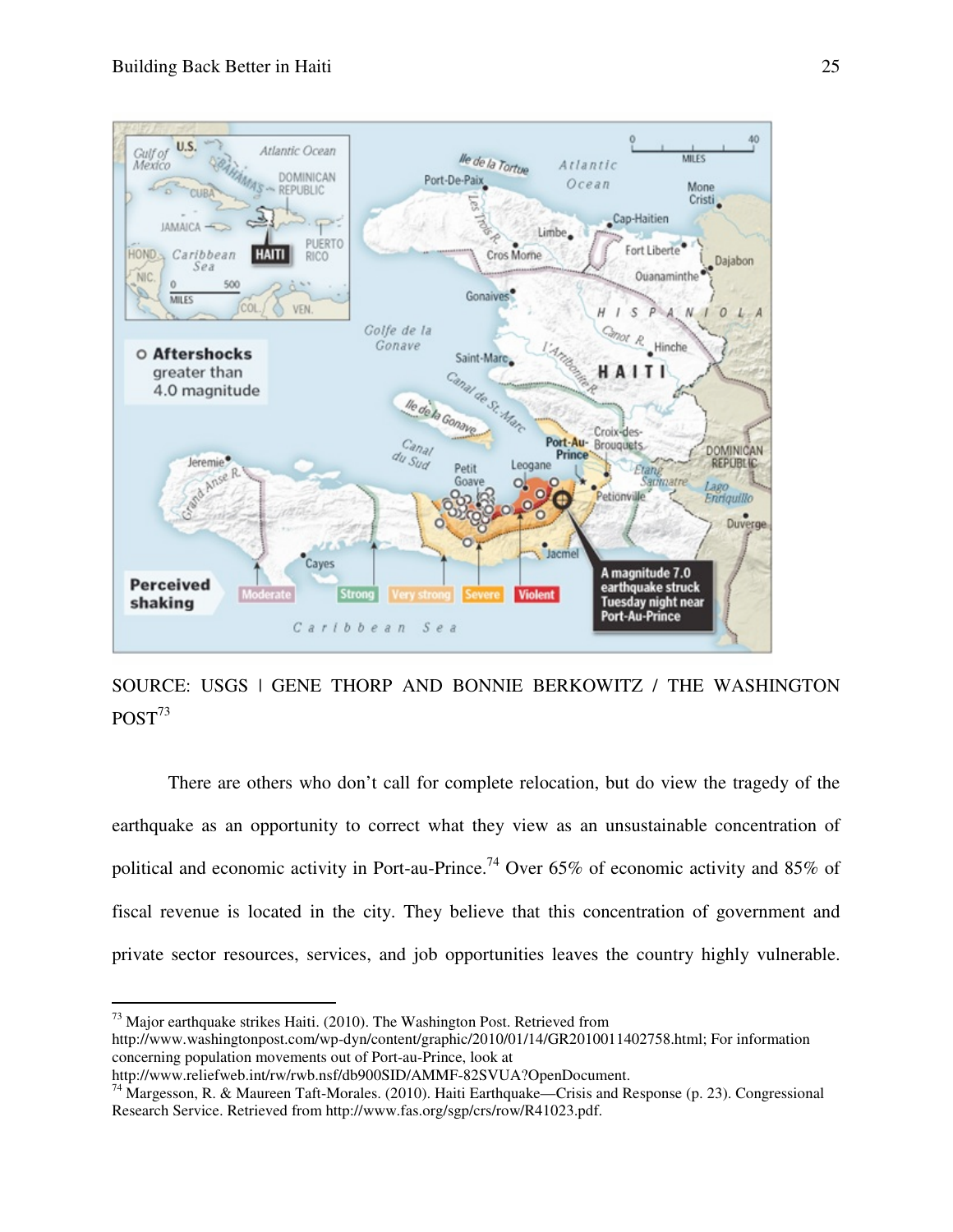Devolution of power to the provinces and municipalities is a forcefully stated priority in the Haitian government's *Action Plan for the Reconstruction and National Development of Haiti*. 75 It calls for investing in other economic and population centers such as Cap Haïtien, Les Gonaïves, St-Marc, Hinche, and Les Cayes for both historical and comparative advantage reasons.<sup>76</sup> The fleeing of over 500,000 people away from Port-au-Prince to these secondary cities and towns is viewed as an opportunity. The government plans on using grants to provide an incentive for this displaced population to remain around what they hope to turn into new growth hubs. They are also outlining plans for the development of regional infrastructures and services outside of Port-au-Prince, with the objective of spurring economic expansion in these areas and strengthening local capacity.<sup>77</sup>

#### *Underdevelopment, Political Instability, and Risk*

More recently, efforts in Haiti have sought to address disaster risks in a comprehensive manner, particularly as it becomes clear that there are significant links between economic underdevelopment, environmental degradation, and hydrometeorological and seismic risk. Any effort to reduce risk in Haiti must begin with the fact that 77% of the population lives on less than US\$2 a day. It is the desperation that results from this fact that leads many Haitians to live with multiple risks. If we look at the degree of environmental degradation, particularly deforestation, that characterizes the island, poverty is a central factor. According to USAID, seventy-one percent of the fuel used for cooking in Haiti comes from the few trees left in the country, either burned directly or after being turned into charcoal, amounting to the equivalent of

<sup>&</sup>lt;sup>75</sup> Ferris, E. (2010) Haiti Six Months On (p. 4-5). The Brookings Institution. P Retrieved from

http://www.brookings.edu/papers/2010/0712 haiti six months ferris.aspx.

 $^{76}$  Action plan for national recovery and development of Haiti: immediate key initiatives for the future (p. 17). (2010). Government of the Republic of Haiti. Retrieved from

http://whc.unesco.org/uploads/events/documents/event-725-2.pdf.

 $77$  Haiti earthquake PDNA: assessment of damage, losses, general and sectoral needs (p. 11). (2010). Government of the Republic of Haiti. Retrieved from http://www.refondation.ht/resources/PDNA\_Working\_Document.pdf.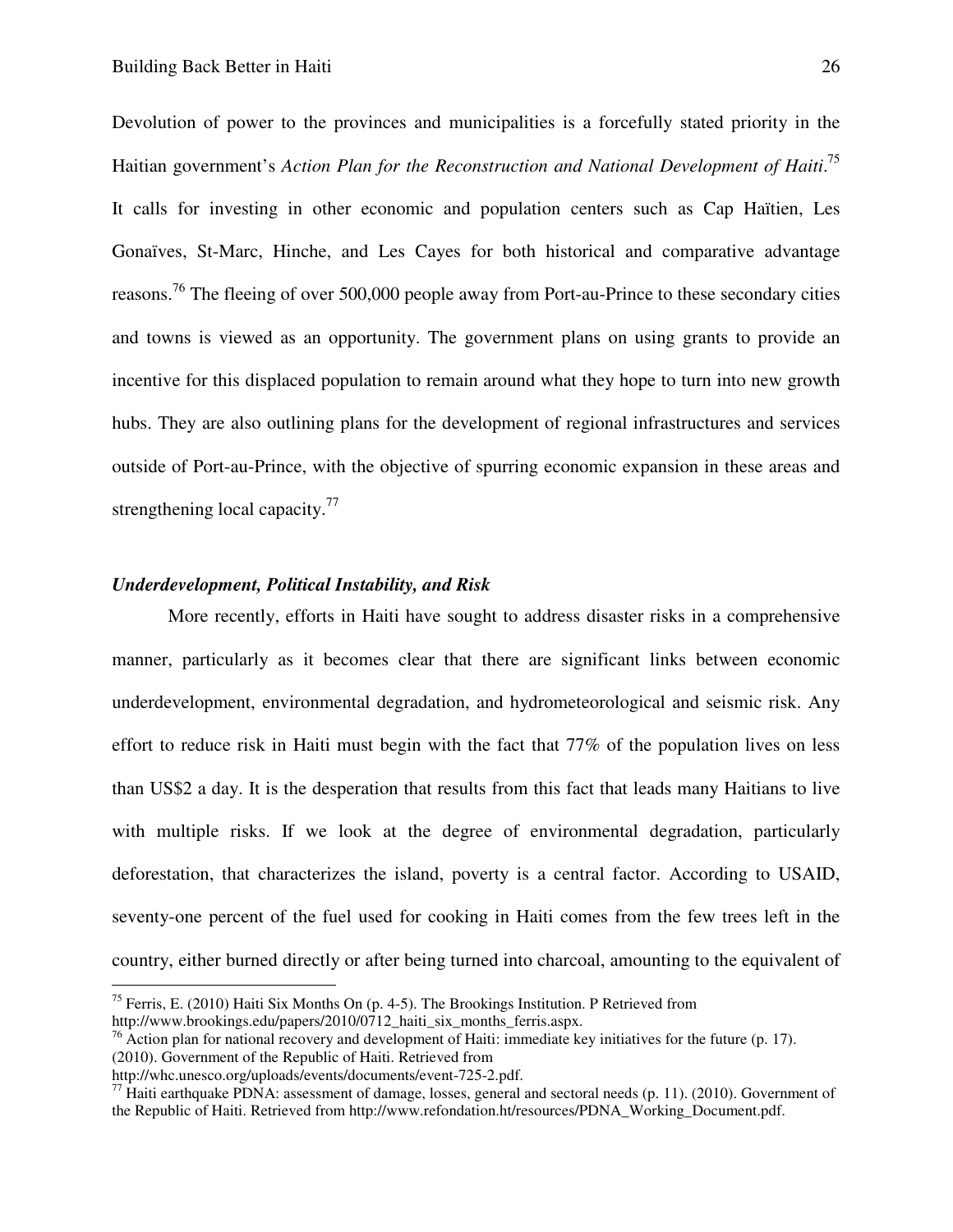30 million trees a year.<sup>78</sup> For many of the country's unemployed, selling charcoal is one means to eke out some kind of living, while for others too poor to afford electricity or imported fuels, charcoal becomes the only option for cooking. So actions taken out of economic necessity, become factors in increasing the population's vulnerability to disaster, thus making their economic circumstances even more despairing. The lack of trees has also dramatically affected farmers. As trees were cut down for fuel, the topsoil once held by their roots was inevitably washed away by heavy rains. This, along with drier weather as a result of the tree loss, made growing crops impossible. Unable to make a living in agriculture, many Haitians migrated to Port-au-Prince to pursue new economic opportunities. Recently Haiti's rate of urban population growth was at 3.63 percent a year compared to 0.92 percent in the countryside, with nearly a quarter of the country's entire population living in the Port-au-Prince metropolitan area.<sup>79</sup> Much of this population either lived in shantytowns in flood plains, or on unstable hillsides vulnerable to landslide, in homes constructed with cheap materials that cannot withstand the force of earthquakes or hurricanes. Compound this situation of a highly vulnerable population and a multitude of hazard risks with political instability and social dislocation, and you have a country that is always on the precipice of major catastrophe. Only by strengthening government institutions, empowering Haiti's civil society, and bridging the gap between the two, will the country be able to even begin to address these factors contributing to its vulnerability to disaster.

<sup>78</sup> Velasquez-Manoff, M. (2010). After the earthquake: Haiti's deforestation needs attention. The Christian Science Monitor. Retrieved from http://www.csmonitor.com/Environment/Bright-Green/2010/0120/After-the-earthquake-Haiti-s-deforestation-needs-attention.

 $79$  Environmental vulnerability in Haiti: findings and recommendations (p. iii). (2007). The United States Agency for International Development. Retrieved from http://pdf.usaid.gov/pdf\_docs/PNADN816.pdf.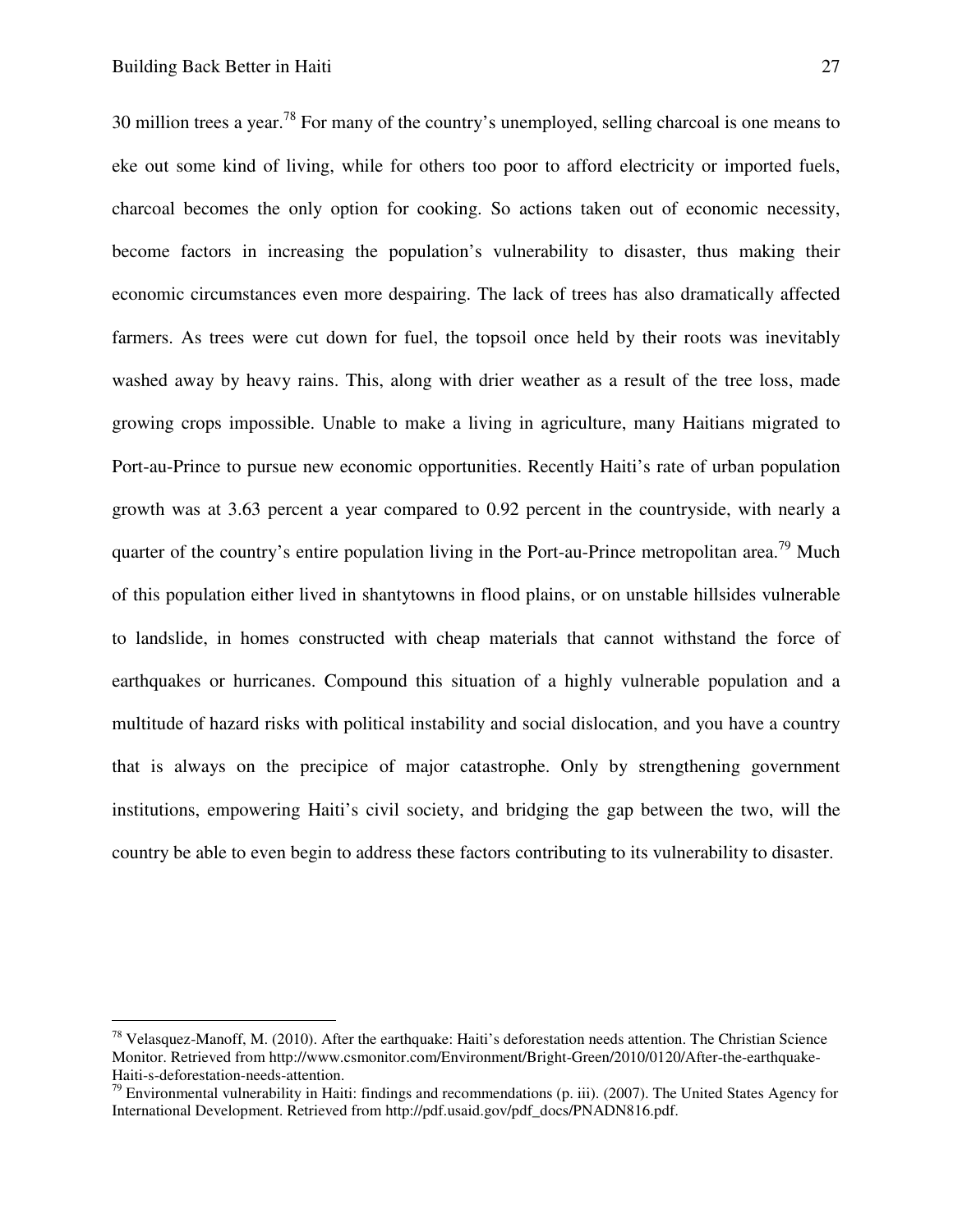## **Bibliography**

Action plan for national recovery and development of Haiti: immediate key initiatives for the future. (2010). Government of the Republic of Haiti. Retrieved from http://whc.unesco.org/uploads/events/documents/event-725- 2.pdf.

Amin, S., & Goldstein, M. (Eds.). (2008). Data against natural disasters: establishing effective systems for relief, recovery, and reconstruction. The World Bank. Retrieved from Prevention Web http://www.preventionweb.net/files/7943\_97808213745281.pdf.

A year later, Haiti's recovery gridlocked. (2011). The Miami Herald. Retrieved from http://www.miamiherald.com/2011/01/08/2007280\_p4/a-year-later-haitis-recovery-gridlocked.html.

Bigg, M. (2010). Haiti dodges storm disaster, but urgent needs remain. Reuters. Retrieved from http://www.reuters.com/article/2010/11/06/us-haiti-storm-idUSTRE6A27Z220101106.

Charles, J. (2010). In Haiti flood zone, there's worry amid the work. The Miami Herald. Retrieved from http://www.miamiherald.com/2010/06/15/1680753/in-a-flood-zone-theres-worry-amid.html.

Death toll rises to 92 in school collapse in Haiti. (2008). The New York Times. Retrieved from http://www.nytimes.com/2008/11/07/world/americas/07iht-08haitifw.17640170.html?\_r=1&scp=1&sq=Haiti%20school%20collapse&st=cse.

Disaster risk management in Haiti, summary note. (2010). Global Facility For Disaster Reduction and Recovery. Retrieved from http://gfdrr.org/ctrydrmnotes/Summary\_Haiti.pdf.

Disaster risk management programs for priority countries. (2009). The World Bank. Retrieved from http://www.gfdrr.org/docs/6thCG\_DRM\_Programs\_for\_Priority\_Countries.pdf.

Eliscar, J. (2010). Environmental and natural disasters in Haiti: the impacts of failed policies from 2004 to 2010. Graduate Masters Theses. Paper 32. http://scholarworks.umb.edu/masters\_theses/32.

Environmental vulnerability in Haiti: findings and recommendations (p. iii). (2007). The United States Agency for International Development. Retrieved from http://pdf.usaid.gov/pdf\_docs/PNADN816.pdf.

Ferris, E. (2010). Earthquakes and floods—comparing Haiti and Pakistan. The Brookings Institution. Retrieved from http://www.brookings.edu/papers/2010/0826\_earthquakes\_floods\_ferris.aspx.

Flooding trends in Savane Jong, Gonaives/Haiti: Pre- and Post-Hurricanes Gustav, Hanna and Ike (as of 23 Sep 2008). (2008). CATHALAC, SERVIR, National Aeronautics and Space Administration, US Agency for International Development. Retrieved from ReliefWeb http://reliefweb.int/map/haiti/flooding-trends-savane-jonggonaiveshaiti-pre-and-post-hurricanes-gustav-hanna-and-ike-23.

Fountain, H. (2010). Flawed building likely a big element. The New York Times. Retrieved from http://www.nytimes.com/2010/01/14/world/americas/14construction.html?ref=world.

Growth and poverty reduction strategy paper, 2008 – 2010. (2007). Republic of Haiti. Retrieved from http://siteresources.worldbank.org/INTHAITIINFRENCH/Resources/HaitiDSNCRPEnglish.pdf.

Haiti: 'a gathering storm'—climate change and poverty. (2009). Oxfam International. Retrieved from http://www.oxfam.org.uk/resources/policy/climate\_change/downloads/oi\_report\_climate\_change\_haiti\_gathering\_st orm\_en\_301109.pdf.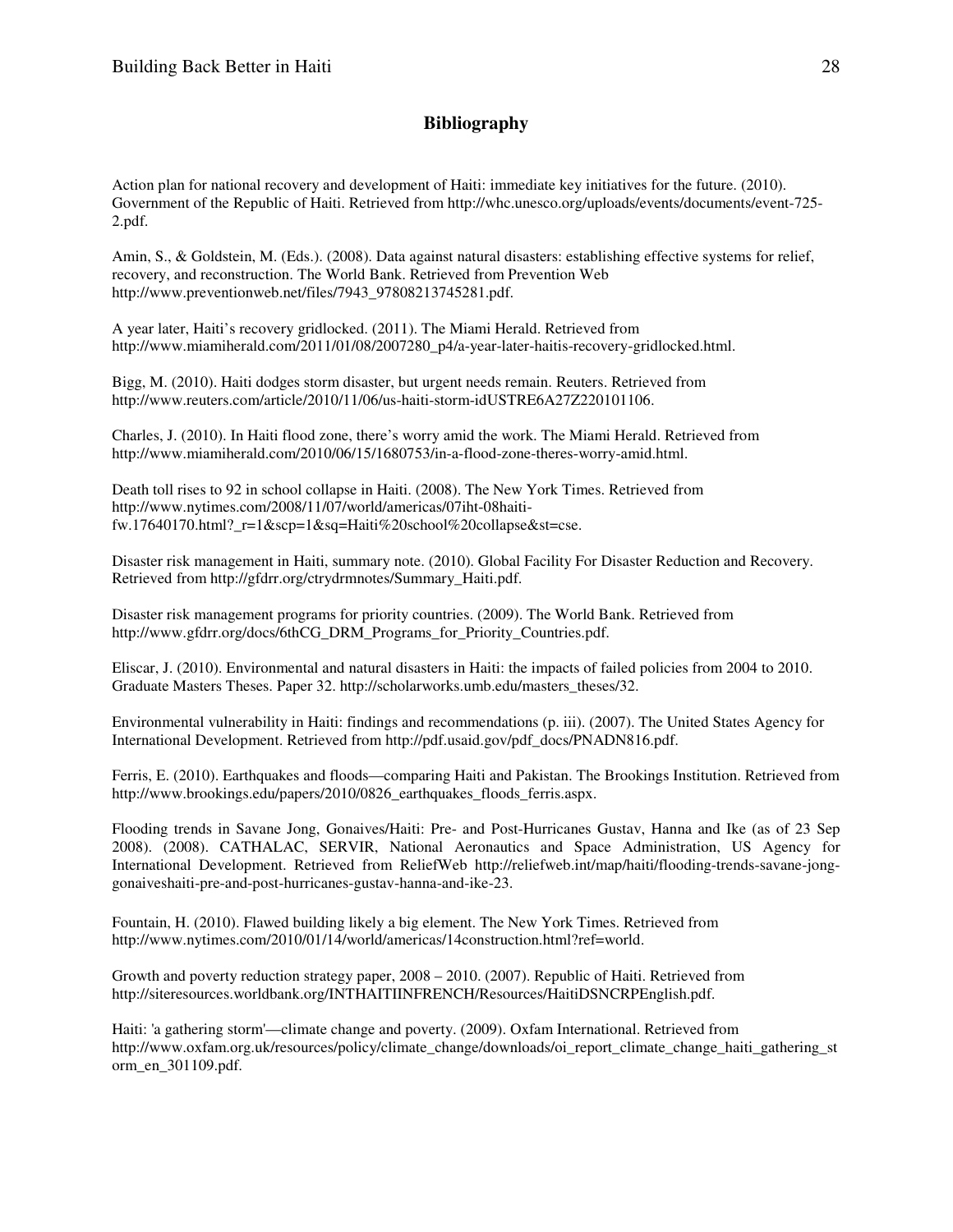#### Building Back Better in Haiti 29

Haiti earthquake PDNA: assessment of damage, losses, general and sectoral needs. (2010). Government of the Republic of Haiti. Retrieved from http://www.refondation.ht/resources/PDNA\_Working\_Document.pdf.

Haiti earthquake reconstruction: knowledge notes from DRM global expert team for the Government of Haiti. (2010). The World Bank; GFDRR. Retrieved from http://www.unisdr.org/english/networks/gfdrr/documents/v.php?id=15512.

Haiti earthquake 2010: One-year progress report. (2010). IFRC. Retrieved from http://www.ifrc.org/Global/Publications/disasters/208400- First%20anniversary%20Haiti%20EQ%20operation%20report\_16b.pdf.

Haiti: hurricane season 2008 revised emergency appeal no. MDRHT005. (2008). International Federation of Red Cross and Red Crescent Societies. Retrieved from ReliefWeb http://reliefweb.int/node/281807.

Haiti: from rescue and relief to reconstruction. (2001). United States Agency for International Development. Retrieved from http://www.usaid.gov/ht/docs/eqdocs/usg\_factsheets/USG\_relief\_to\_reconstruction.pdf.

Haiti—preparing for the hurricane season. (2010). International Organization for Migration. Retrieved from http://reliefweb.int/node/361481.

Haiti's clean-up progresses in the Caribbean. (2005). US Agency for International Development. Retrieved from ReliefWeb http://reliefweb.int/node/165784.

Haiti to combat environmental decay with IDB funds. (2009). Inter-American Development Bank. Retrieved from http://reliefweb.int/node/325562

Haiti to receive \$30 million IDB grant to limit flooding, erosion in watersheds. (2009). Inter-American Development Bank. Retrieved from http://reliefweb.int/node/324609.

Haiti: stabilization and reconstruction after the quake. (2010). International Crisis Group. Retrieved from http://www.crisisgroup.org/~/media/Files/latinamerica/haiti/32\_haiti\_\_\_stabilisation\_and\_reconstruction\_after\_the\_quake.ashx.

Haiti: UNDP maps earth's shifts to rebuild city on safer grounds. (2011). United Nations Development Programme (UNDP). Retrieved from http://www.reliefweb.int/rw/rwb.nsf/db900sid/MUMA-8F46YP?OpenDocument&rc=2&emid=EQ-2010-000009-HTI.

Haiti was 'catastrophe waiting to happen.' (2010). CNN World. Retrieved from http://articles.cnn.com/2010-01- 12/world/haiti.earthquake.infrastructure 1 building-poverty-line-catastrophe/2? s=PM:WORLD.

Haiti: 1,000 dead, another 1,000 missing after storm. (2004). Deutsche Presse Angentur (DPA). Retrieved from http://www.reliefweb.int/rw/rwb.nsf/db900sid/SZIE-653Q8Q?OpenDocument&query=Haiti%20hurricane%20jeanne&cc=hti.

Harris, R. (2010). The anatomy of a Caribbean earthquake. Retrieved from http://www.npr.org/templates/story/story.php?storyId=122531261.

Heavy rains cause chaos in Western Haiti. (2004). Oxfam International. Retrieved from ReliefWeb http://www.reliefweb.int/rw/rwb.nsf/db900sid/JMAN-652HN9?OpenDocument&query=Haiti%20hurricane%20jeanne&cc=hti.

HFA national report 2005. (2005). United Nations International Strategy for Disaster Reduction. Retrieved from http://eird.org/wikien/images/%28Haiti%29\_National\_Initiatives\_Implementation\_HF\_2005.pdf.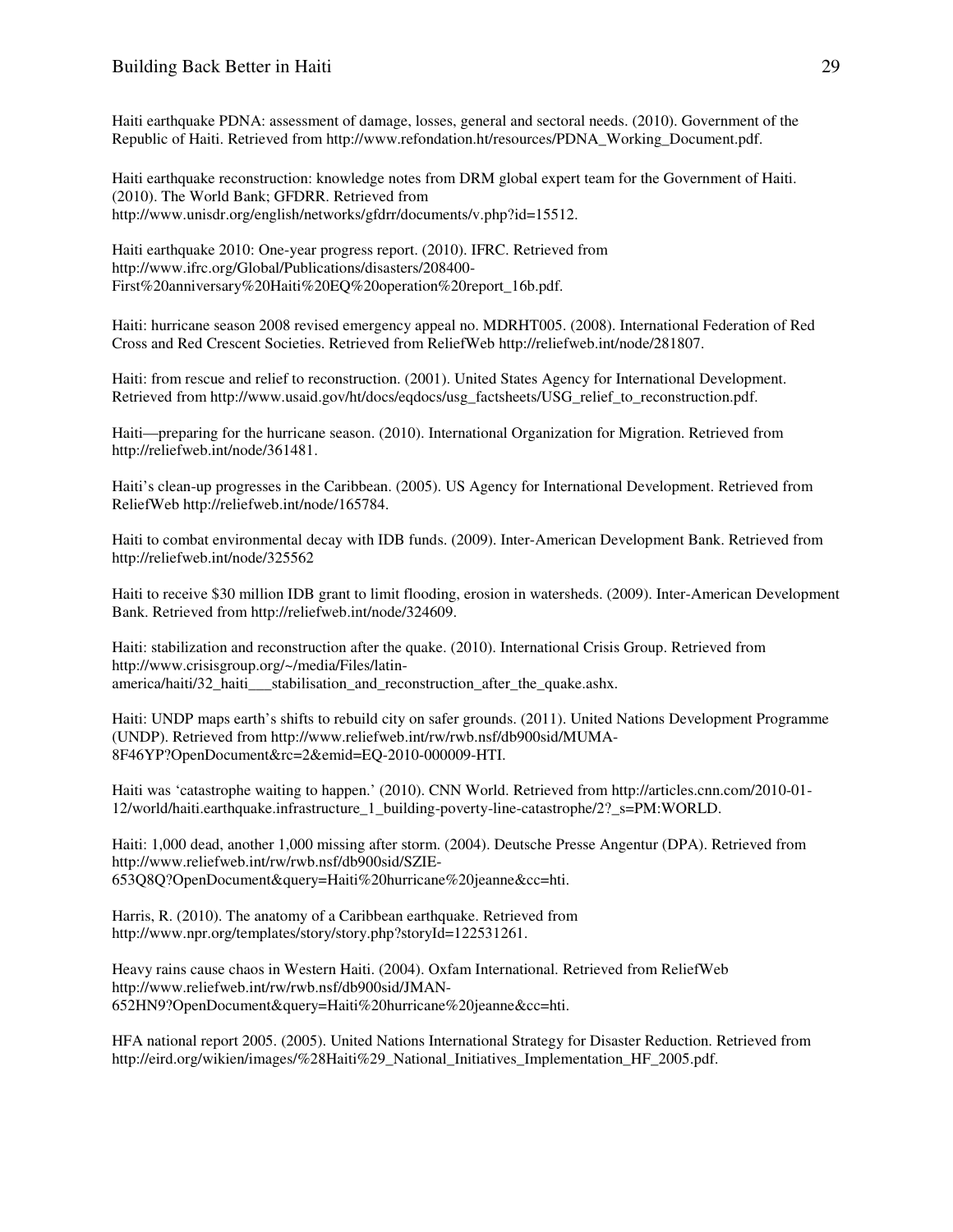Hurricane Tomas: before and after. (2010). CHF International. Retrieved from http://www.chfinternational.org/node/34677.

Increased disaster planning key in Haiti following storm. (2010). UN Office for the Coordination of Humanitarian Affairs. Retrieved from http://reliefweb.int/node/369414.

Joyce, C. (2011). Haiti's buildings weren't fit to withstand quakes. National Public Radio. Retrieved from http://www.npr.org/templates/story/story.php?storyId=122547242&ft=1&f=1004.

Kathie Klarreich. (2008). Haiti gets no mercy from Hanna, Ike. Time. Retrieved from http://www.time.com/time/world/article/0,8599,1839710,00.html.

Katz, J. (2010). Haiti 'got very lucky' as Tomas skirted island. Associated Press. Retrieved from http://abcnews.go.com/Business/wireStory?id=12074516.

Latin America and the Caribbean—disaster risk reduction fact sheet #1, fiscal year 2010. (2010). USAID. Retrieved from

http://www.usaid.gov/our\_work/humanitarian\_assistance/disaster\_assistance/publications/prep\_mit/mods/program\_ updates/lac\_drr\_fs01\_09-30-2010.pdf.

Major earthquake strikes Haiti. (2010). The Washington Post. Retrieved from http://www.washingtonpost.com/wpdyn/content/graphic/2010/01/14/GR2010011402758.html; For information concerning population movements out of Port-au-Prince, look at http://www.reliefweb.int/rw/rwb.nsf/db900SID/AMMF-82SVUA?OpenDocument.

Many Haitians leave quake zone for flood zone. (2010). Associated Press. Retrieved from http://www.msnbc.msn.com/id/35048770/ns/world\_news-haiti/.

Margesson, R. & Maureen Taft-Morales. (2010). Haiti Earthquake—Crisis and Response (p. 23). Congressional Research Service. Retrieved from http://www.fas.org/sgp/crs/row/R41023.pdf.

Natural disasters from 1980 - 2010. In Haiti Disaster Statistics. Retrieved from Prevention Web http://www.preventionweb.net/english/countries/statistics/index.php?cid=74.

Plan d'action national d'adaptation (PANA). (2006). Republique D'Haiti, Ministére de L'Envioronnement. Retrieved from http://www.adaptationlearning.net/haiti-napa.

Press briefing by Kenneth Merten, U.S. ambassador to the republic of Haiti, and Carleene Dei, USAID/Haiti mission director—Haiti's hurricane preparedness. (2010). USAID. Retrieved from http://reliefweb.int/node/368045.

Rapid environmental impact assessment: Haiti earthquake—January 12, 2010. (2010). USAID/CHF International. Retrieved from http://www.chfinternational.org/files/PNADS052.pdf.

Renois, C. (2004). Haiti confronts new disaster with more than 700 killed in floods. Agence France-Presse (AFP). Retrieved from ReliefWeb http://www.reliefweb.int/rw/rwb.nsf/db900sid/SZIE-652SDU?OpenDocument&query=Haiti%20hurricane%20jeanne&cc=hti.

Responding to the humanitarian crisis in Haiti: achievements, challenges and lessons to be learned. (2010). Inter-Agency Standing Committee. Retrieved from http://www.humanitarianinfo.org/iasc/pageloader.aspx?page=contentnews-newsdetails&newsid=143.

Tropical storm recovery program: tropical storm Jeanne September 17-18, 2004. (2005). USAID. Retrieved from http://pdf.usaid.gov/pdf\_docs/PDACF334.pdf.